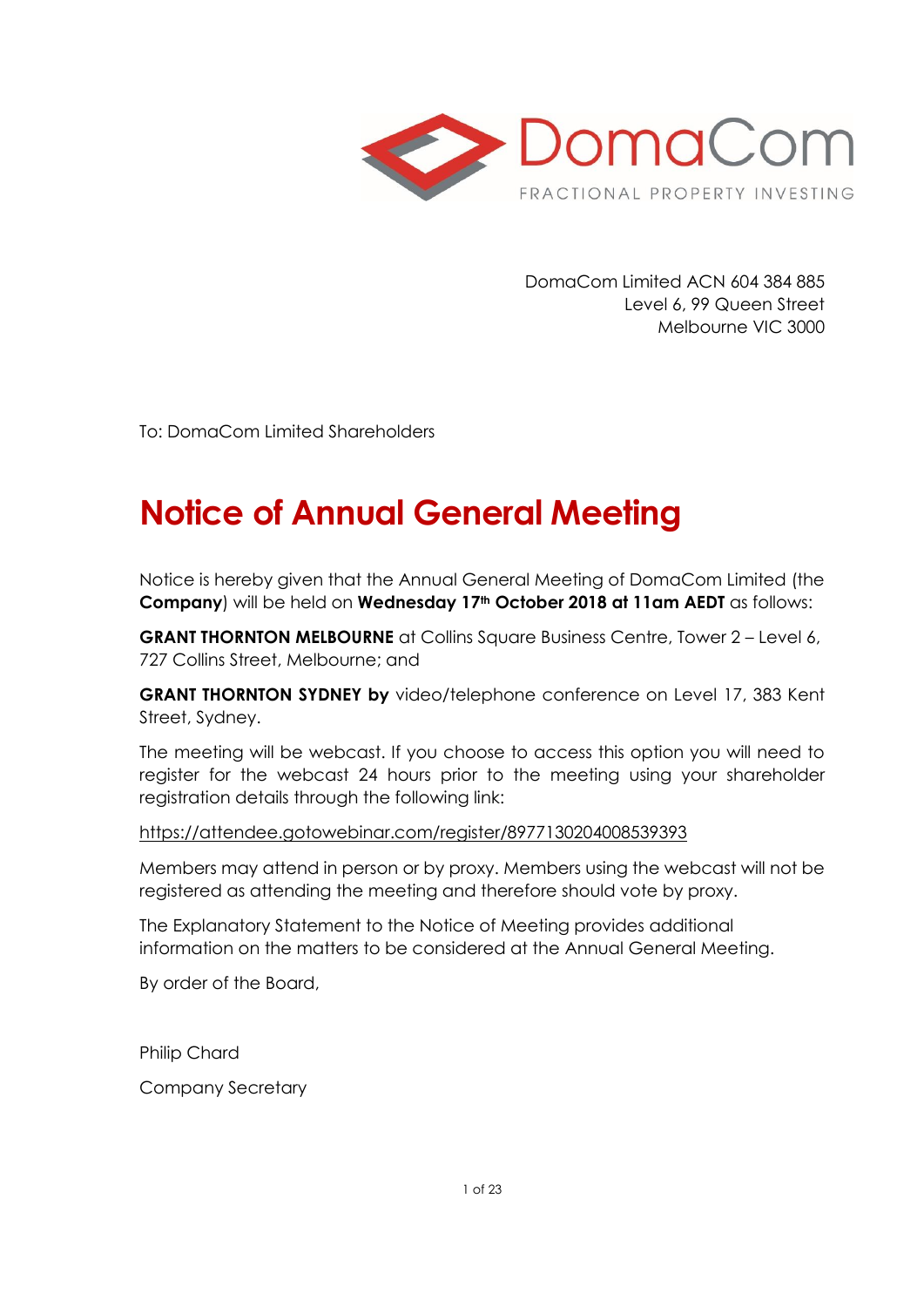### **AGENDA**

- **1. Welcome & Apologies**
- **2. Approval of the Minutes of the 2017 Annual General Meeting and the 2018 Extraordinary General Meeting held on 15 May 2018**
- **3. Chairman's Address**
- **4. CEO Report**

### **5. Receipt of Reports and Financial Statements**

To receive and consider the Directors' Report, remuneration report and the Financial Report of DomaCom Limited for the year ended 30 June 2018 and the Auditor's Report in relation to the Financial Report.

### **6. Resolutions**

# **Resolution 1 – Adoption of the Remuneration Report**

To consider and, if thought fit, pass the following resolution as an advisory resolution:

#### *That the Remuneration Report for the financial year ended 30 June 2018 be adopted.*

#### **Voting Exclusion Statement for Resolution 1:**

The Company will disregard any votes cast (in any capacity) on this resolution by or on behalf of a member of the Company's key management personnel (**KMP**), whose remuneration details are included in the Remuneration Report, or any of their Closely Related Parties. However, the Company need not disregard a vote on this resolution if it is cast as a proxy for a person who is entitled to vote on the resolution in accordance with a direction on the Proxy Form, or it is cast by the Chairman of the Annual General Meeting as a proxy for a person who is entitled to vote and the appointment of the Chairman as proxy does not specify the way the proxy is to vote and expressly authorises the Chairman to exercise the proxy even if the resolution is connected directly or indirectly with the remuneration of a member of the KMP.

# **Resolution 2 – Re-election of Mr Graeme A Billings as a Director**

To consider and, if thought fit, pass the following resolution as an ordinary resolution:

*THAT Mr Graeme Billings, who retires by rotation in accordance with the Company's Constitution and is eligible for election, be re-elected as a Director of the Company.*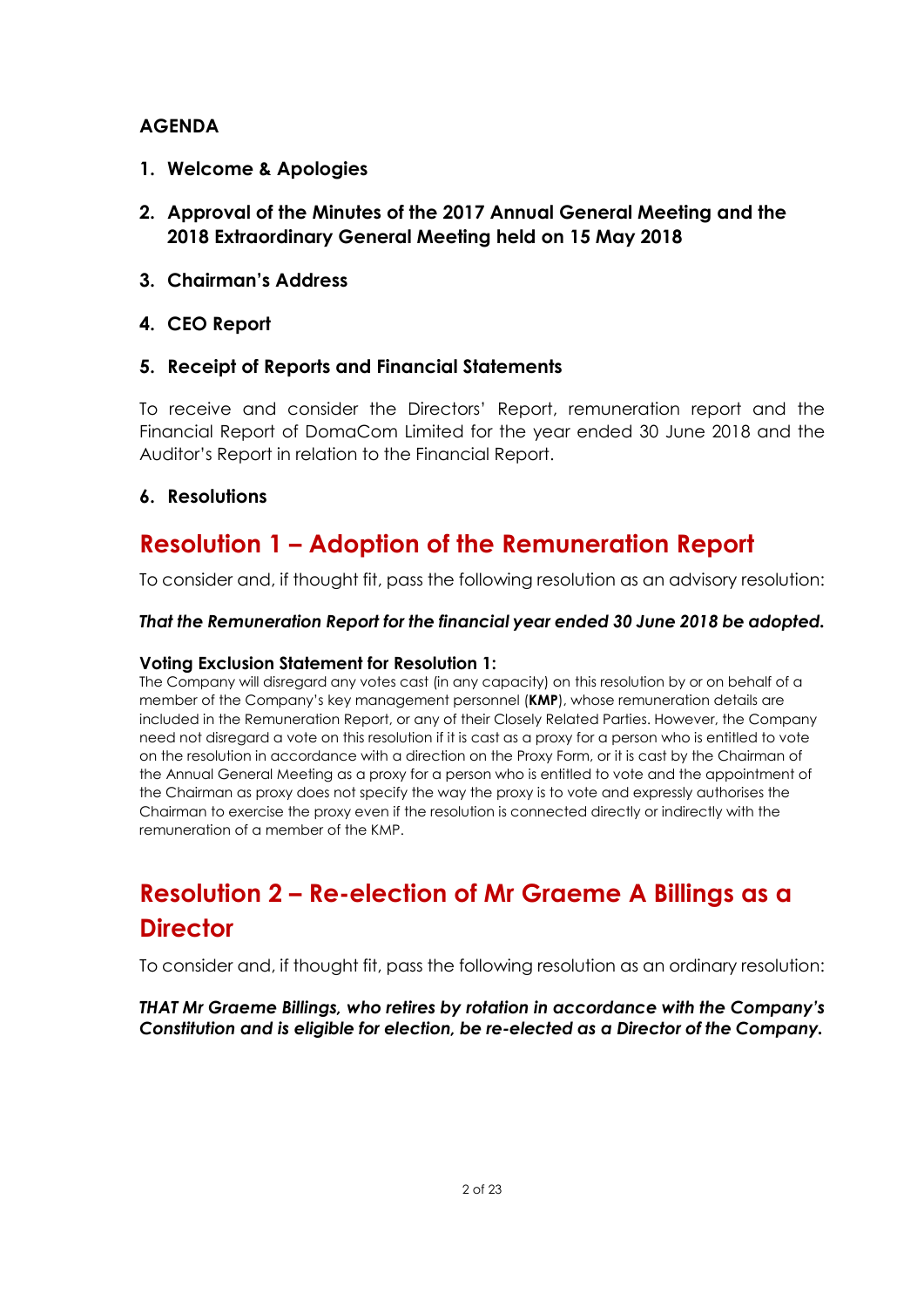# **Resolution 3 – Re-election of Mr Peter C Church OAM as a Director**

To consider and, if thought fit, pass the following resolution as an ordinary resolution:

*THAT Mr Peter Church, who retires by rotation in accordance with the Company's Constitution and is eligible for election, be re-elected as a Director of the Company.*

# **Resolution 4 – Ratification of prior issue of Options**

To consider and, if thought fit, pass the following resolution as an ordinary resolution:

*"That for the purposes of ASX Listing Rule 7.4 and for all other purposes, Shareholders ratify the allotment and issue of 1,850,000 unlisted Options to The Australian Special Opportunity Fund, LP ("ASOF") pursuant to the Convertible Security Funding Agreement and Second Convertible Security Notice under Mutual Agreement between the Company and ASOF, on the terms and conditions as set out in the Explanatory Statement."*

#### **Voting Exclusion Statement for Resolution 4:**

The Company will disregard any votes cast in favour of this Resolution by any person who participated in the issue and any associates of those persons. However, the Company need not disregard a vote if it is cast by a person as a proxy for a person who is entitled to vote, in accordance with the directions of the Proxy Form, or, it is cast by the person chairing the meeting as proxy for a person who is entitled to vote, in accordance with a direction on the Proxy Form to vote as the proxy decides.

# **Resolution 5 – Ratification of issue of Second Convertible Security to The Australian Special Opportunity Fund, LP**

To consider and, if thought fit, pass the following resolution as an ordinary resolution:

*"That for the purposes of ASX Listing Rule 7.4 and for all other purposes, Shareholders ratify the allotment and issue of the Second Convertible Security to The Australian Special Opportunity Fund, LP on the terms and conditions of the agreement as set out in the Explanatory Statement."*

#### **Voting Exclusion Statement for Resolution 5:**

The Company will disregard any votes cast in favour of this Resolution by any person who participated in the issue and any associates of those persons. However, the Company need not disregard a vote if it is cast by a person as a proxy for a person who is entitled to vote, in accordance with the directions of the Proxy Form, or, it is cast by the person chairing the meeting as proxy for a person who is entitled to vote, in accordance with a direction on the Proxy Form to vote as the proxy decides.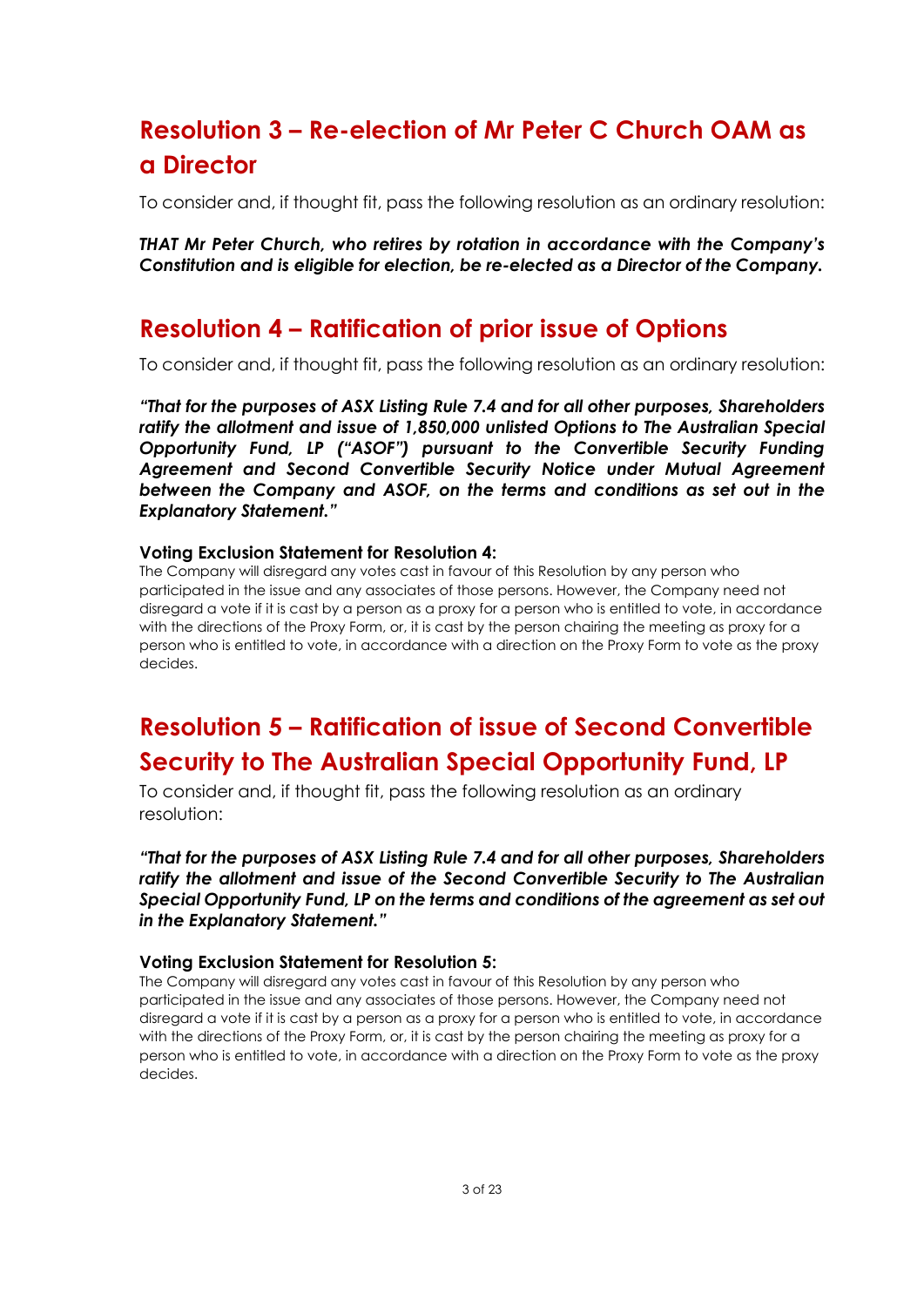# **Resolution 6 – Ratification of prior issue of Placement Shares**

To consider and, if thought fit, pass the following resolution as an ordinary resolution:

*"That for the purposes of ASX Listing Rule 7.4 and for all other purposes, Shareholders approve and ratify the issue of 9,504,615 fully paid ordinary shares in the Company on 4 September 2018 at an issue price of \$0.065 per share under a capital raising placement."*

#### **Voting Exclusion Statement for Resolution 6:**

The Company will disregard any votes cast in favour of this Resolution by any person who participated in the issue and any associates of those persons. However, the Company need not disregard a vote if it is cast by a person as a proxy for a person who is entitled to vote, in accordance with the directions of the Proxy Form, or, it is cast by the person chairing the meeting as proxy for a person who is entitled to vote, in accordance with a direction on the Proxy Form to vote as the proxy decides.

# **Resolution 7 – Approval of 10% Placement Capacity**

To consider and, if thought fit, pass the following resolution as a special resolution:

*"That for the purposes of ASX Listing Rule 7.1A and for all other purposes, approval is given for the issue of Equity Securities totaling up to 10% of the Shares on issue, calculated in accordance with the formula prescribed in Listing Rule 7.1A.2 and on the terms and conditions set out in the Explanatory Notes"*

#### **Voting Exclusion Statement for Resolution 7:**

The Company will disregard any votes cast in favour of this Resolution by any person who may participate in the issue of Equity Securities under Resolution 7 and any person who might obtain benefit, except a benefit solely in the capacity of a holder of ordinary securities in the Company, if Resolution 7 is passed, and any associates of those persons. However, the Company need not disregard a vote if it is cast by a person as a proxy for a person who is entitled to vote, in accordance with the directions of the Proxy Form, or, it is cast by the person chairing the meeting as proxy for a person who is entitled to vote, in accordance with a direction on the Proxy Form to vote as the proxy decides.

#### **7. Any other business***.*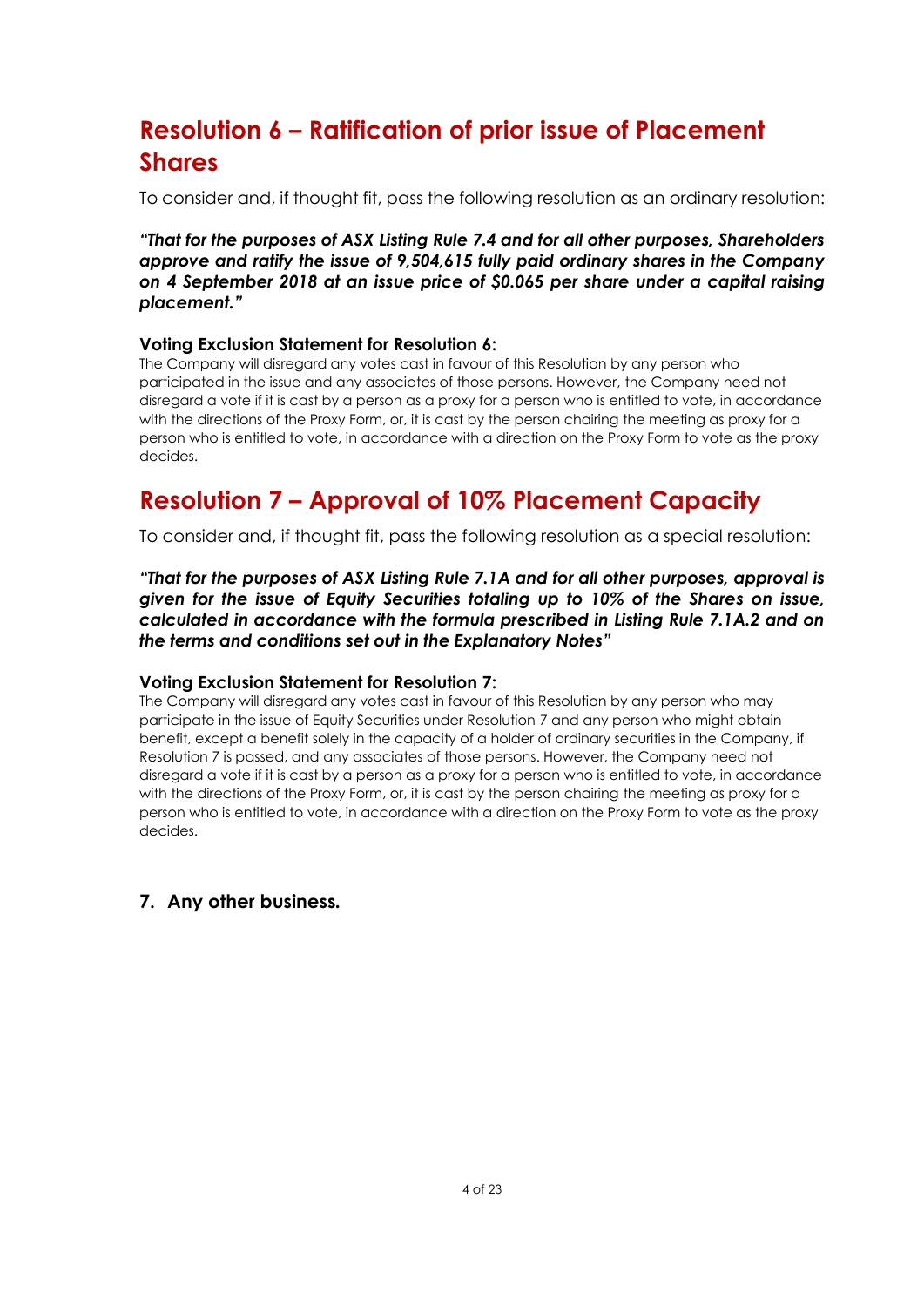# **EXPLANATORY STATEMENT**

This Explanatory Statement has been prepared for the information of Shareholders in relation to the business to be conducted at the Company's Annual General Meeting on Wednesday 17th October 2018.

The purpose of this Explanatory Statement is to provide Shareholders with all information known to the Company which is material to a decision on how to vote on the Resolutions in the accompanying Notice of Annual General Meeting.

This Explanatory Statement should be read in conjunction with the Notice of Annual General Meeting preceding this Explanatory Statement.

If you have any questions regarding the matters set out in this Explanatory Statement or the preceding Notice of Annual General Meeting, please contact the Company Secretary or your professional adviser.

# **Financial Statements**

The law requires Directors to lay the Financial Report, Directors' Report, Remuneration Report and Auditors' Report for the last financial year before the Annual General meeting of shareholders.

Shareholders have been provided with all relevant information concerning these reports in the Annual Report of the Company for the year ended 30 June 2018 (Annual Report). A copy of the Annual Report has been sent to each Shareholder (other than those Shareholders who have previously elected not to receive the Annual Report, whether in paper form or electronically). Any Shareholder who has made this election and now wishes to receive a paper or electronic copy of the Annual Report should contact the Company to arrange receipt. The Annual Report can also be viewed, printed and downloaded from the Company's website at http://www.domacom.com.au/investor-relations/financial-reports/

Shareholders will be provided with a reasonable opportunity to ask questions about, or make comments on, the Annual Report. The Auditors will be invited to the meeting and opportunity will be given to shareholders to ask them any questions.

# **Resolution 1 Adoption of the Remuneration Report as set out in the Annual Report for 2018.**

Section 250R(2) of the Corporations Act requires listed companies to put a resolution to their shareholders that the Remuneration Report be adopted. The vote on this resolution is advisory only and will not bind the Company or the Directors. However, the Board will take the outcome of the vote into consideration when reviewing the Company's remuneration practices and policies.

The Remuneration Report forms part of the Directors' Report and is included in the Annual Report for the financial year ended 30 June 2018.

The Remuneration Report contains information required under section 300A of the Corporations Act, including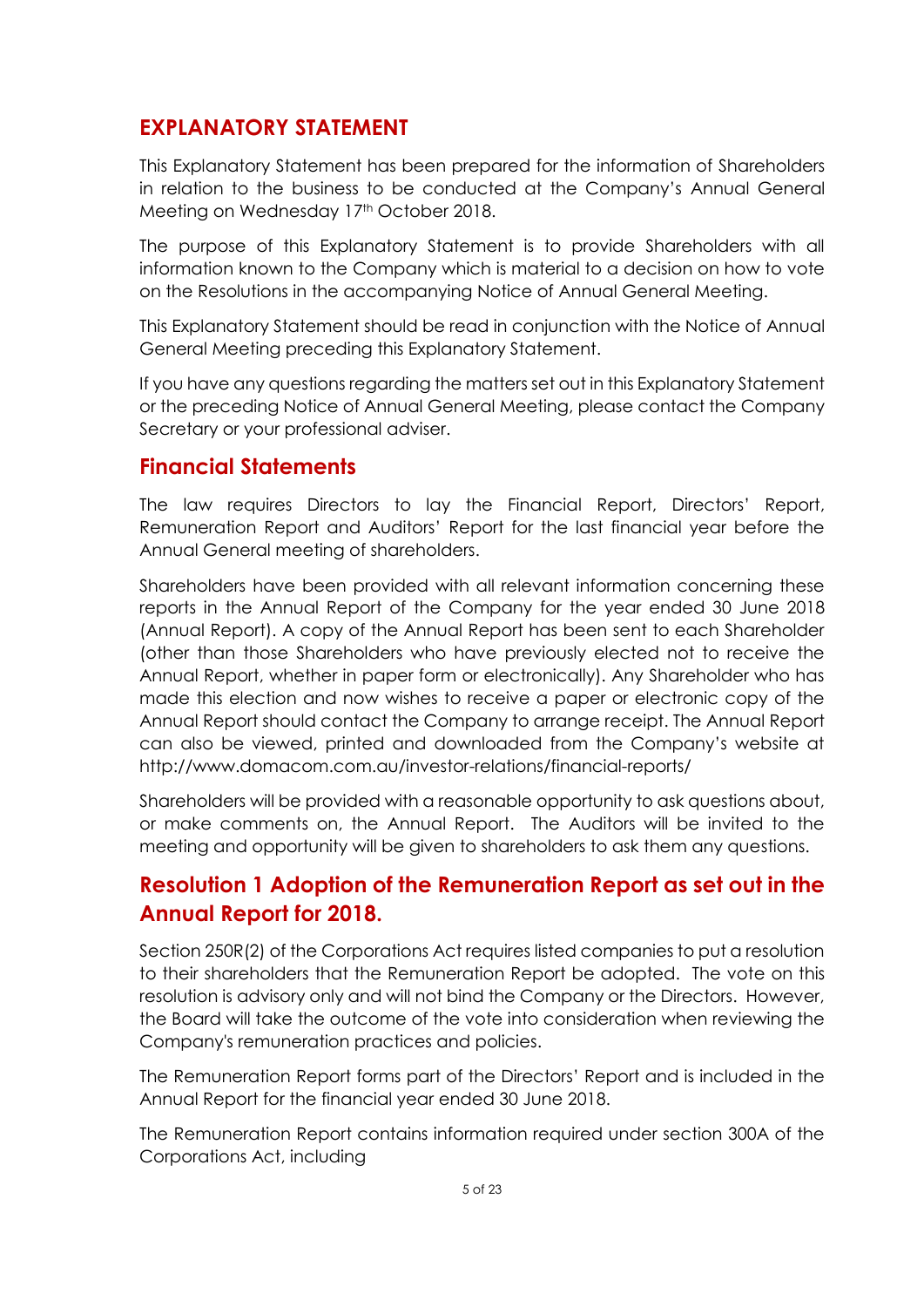- (a) Principles used to determine the nature and amount of remuneration
- (b) Details of remuneration
- (c) Service Agreements
- (d) Share-based remuneration and
- (e) Other information

**Board recommendation:** Given the interest in this Resolution, the Board makes no recommendation on this Resolution 1.

## **Resolution 2 – Re-election of Mr Graeme A Billings as a Director**

Clause 9.1(d) of the DomaCom Constitution provides that 2 directors must retire from office if there are 5 or less directors (after excluding a managing director) or one third of those directors if there are more than 5 directors. Under clause 9.1(g) of the DomaCom Constitution, the Directors who must retire in accordance with this clause are the directors who wish to retire and not offer themselves for re-election and those who have been longest in office since their last election or appointment.

As at the date of this Notice of Meeting, the DomaCom Board is comprised of five directors and the managing director, Mr Arthur Naoumidis. Mr Graeme Billings was re-elected as an Executive Director on 16 November 2016 and Mr Peter Church was elected as a director on 18 November 2015. Therefore, of the five directors, they have held office for the longest period.

Mr Graeme Billings was appointed as a Non-Executive Director of the Company on 23 February 2015 and re-elected on 16 November 2016.

Graeme has been a Chartered Accountant since 1980. He retired from PricewaterhouseCoopers in 2011 after 34 years where he was a senior partner in the Assurance practice. Graeme is a former head of the Melbourne Assurance practice as well as leading the Firm's Australian and Global Industrial Products businesses. He has extensive experience in providing assurance, governance, transaction and consulting services to multi-national and national companies in the automotive, manufacturing, consumer goods and construction industries. Graeme was also a regular media commentator on the Industrial Products sector.

Graeme is now an advisor to various companies as well as acting as a nonexecutive director for a number of public and private companies in the financial services, manufacturing, retail and construction sectors.

Mr Graeme Billings retires by rotation and seeks re-election at this Annual General Meeting.

**Board Recommendation:** Mr Graeme Billings has an interest in the resolution and therefore does not make a recommendation. The other Directors unanimously recommend a vote in favour of the resolution.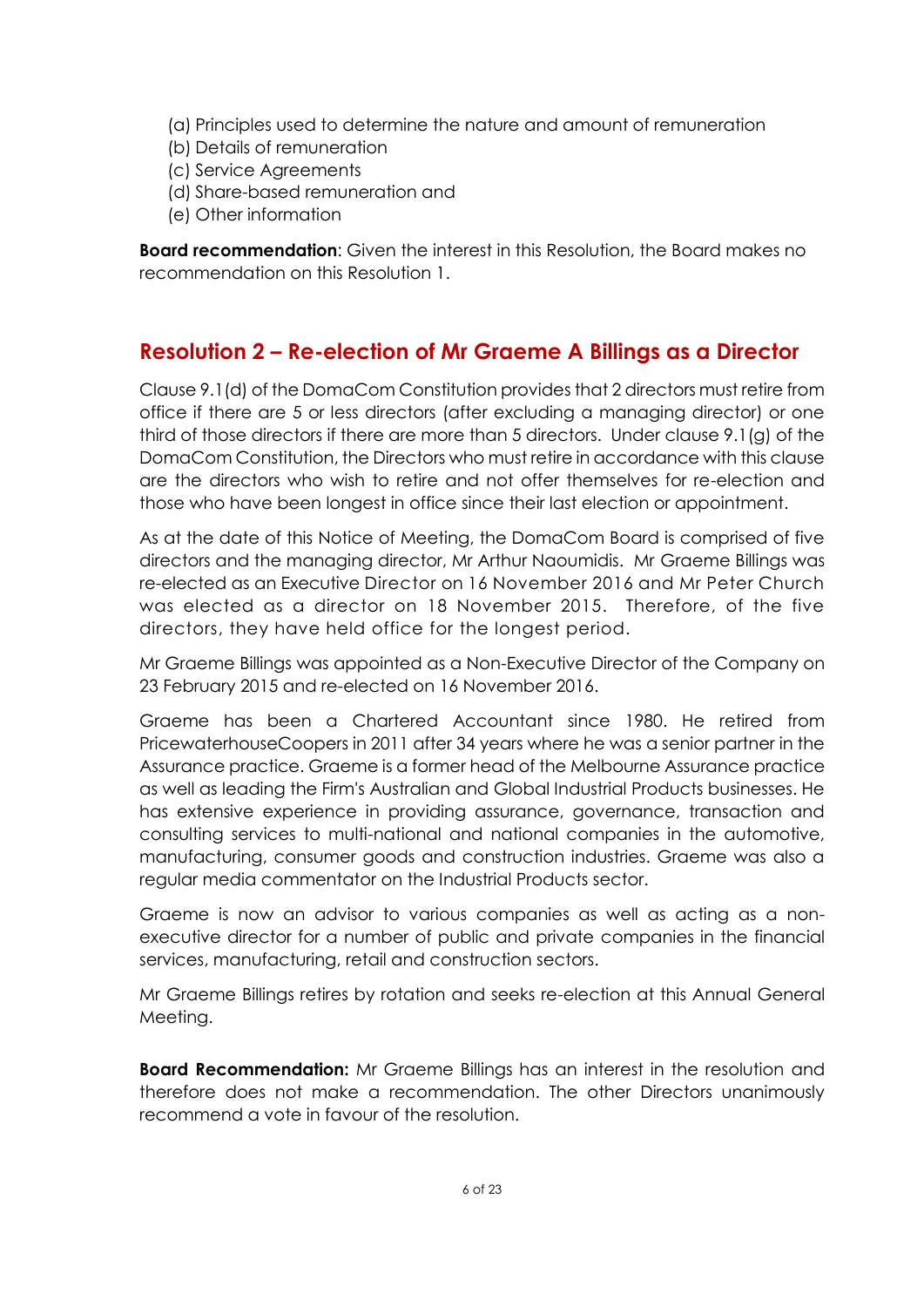# **Resolution 3 – Re-election of Mr Peter C Church OAM as a Director**

Mr Peter Church was appointed as a Non-Executive Director of the Company on 26 August 2015.

Much of Peter's career as a lawyer and corporate adviser has been spent in South East Asia and India where he has implemented strategies for investors and those seeking to develop and carry on business, as well as other related corporate advisory activities.

Peter was awarded the Medal of the Order of Australia (OAM) in 1994 by the Australian Government for promotion of business between Australia and South East Asia. His current appointments include Executive Chairman of the AFG Venture Group, Special Counsel at Stephenson Harwood, Non Executive Director at ASXlisted OM Holdings Limited, Elara Capital PLC and Non Executive Chairman of Bangkok International Associates. He has also been appointed to professorial roles in Australia at Curtin University and in India at Great Lakes Institute of Management and Sri Sharada Institute of Indian Management.

Mr Peter Church retires by rotation and seeks re-election at this Annual General Meeting.

**Board Recommendation:** Mr Peter Church has an interest in the resolution and therefore does not make a recommendation. The other Directors unanimously recommend a vote in favour of the resolution.

## **Resolution 4 – Ratification of prior issue of Options**

#### **4.1 General**

As announced on 24th January 2018, the Company has entered into a convertible security agreement ("Agreement") with The Australian Special Opportunity Fund, LP ("ASOF") a fund managed by The Lind Partners, LLC (together "Lind") which provides for a First Convertible Security Facility with a face value of \$1,200,000 and a Second Convertible Security Facility with a face value of \$600,000.

As announced on 4th April 2018, the Agreement has been amended to add a requirement that any additional shares issued to service repayments, or satisfy conversions, under the Agreement must not exceed 6,000,000 shares in total.

The issue of the First Convertible Securities, the Collateral Shares and the First Options were ratified in the Extraordinary General Meeting (EGM) held on 15 May 2018.

As announced on 5th June 2018, the Company agreed to take up the Second Convertible Security Facility as set out in the Agreement.

A summary of the material terms and conditions of the Agreement are set out below. The material terms and conditions relating specifically to the First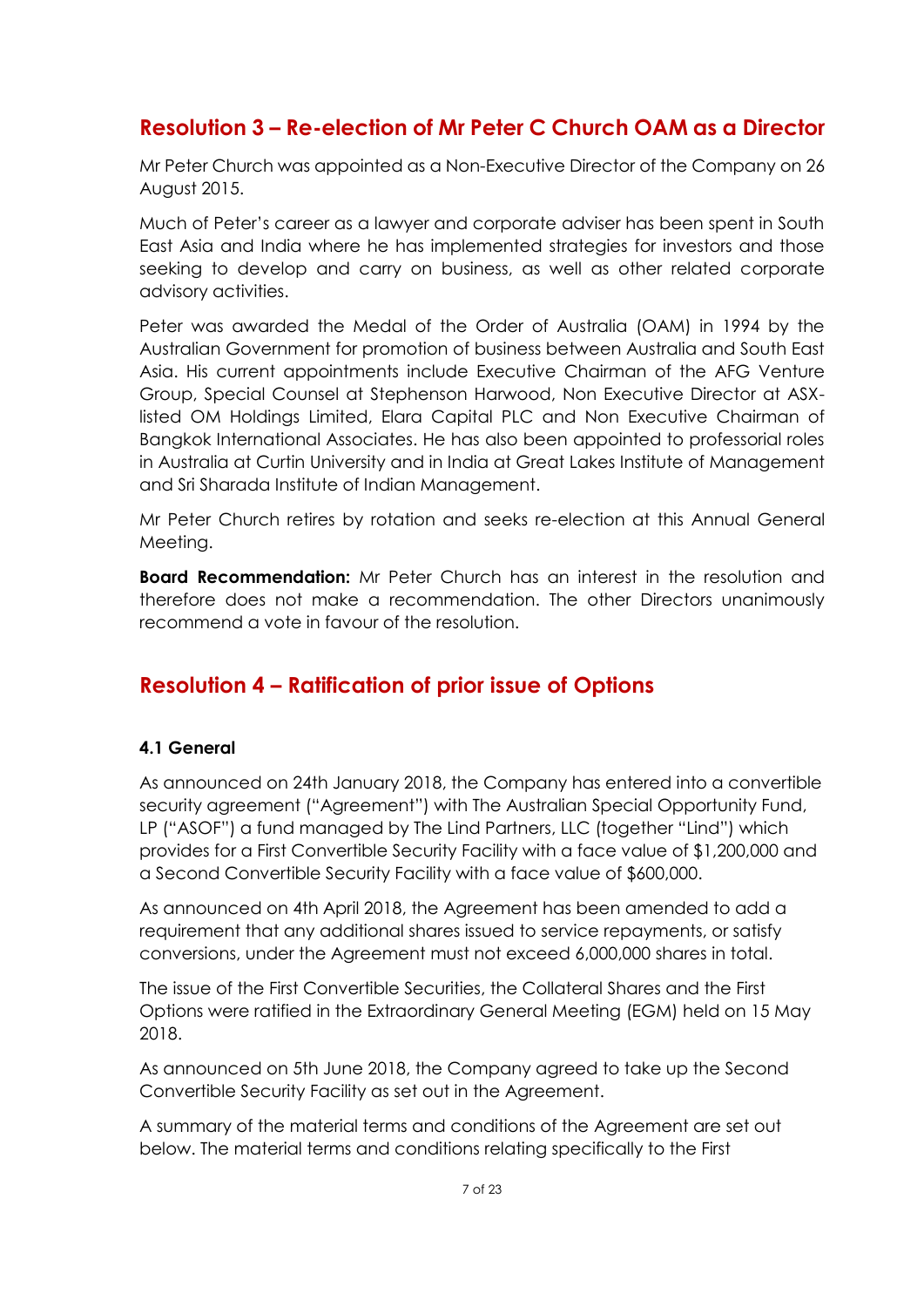Convertible Security and First Options have been excluded as their issues were ratified in the EGM on 15 May 2018.

#### Funding and Second Convertible Security

- a) Lind agreed to advance \$500,000 to the Company. This amount has been received, less an initial commitment fee of \$25,000.
- b) In consideration for the receipt of \$500,000, the Company has issued to ASOF an uncertificated Convertible Security with a face value of \$600,000 ("Second Convertible Security").
- c) The First and Second Convertible Securities ("Convertible Securities") rank senior, unsecured, being senior to all other unsecured subordinated obligations of the Company.

#### Repayment

- a) The Second Convertible Security is repayable through 20 equal monthly payments.
- b) The Company may, at its election, make the repayments in:
	- i. cash at a premium of 5% of the Repayment Amount; and or
	- ii. by the issue of that number of Shares which is equal to the Repayment Amount divided by the price per Share that is equal to 90% of the average of three (3) daily VWAPs per Share as selected by Lind during the 20 consecutive trading days immediately prior. Any additional shares issued to repay the Convertible Securities and/or convert the outstanding balance of the Convertible Securities must not exceed 6,000,000 shares in total.

#### Conversion

- a) ASOF has the right to convert the outstanding balance of the Second Convertible Security Facilities ("Convertible Security Facilities") to Shares at a pre-set conversion price equal a 30% premium of the average of the 5 daily VWAPs selected by Lind during the 20 trading days prior to the Second Closing Date. Any additional shares issued to repay the Convertible Securities and/or convert the outstanding balance of the Convertible Securities must not exceed 6,000,000 shares in total.
- b) To effect conversion, ASOF may provide a conversion notice no less than one (1) business day prior to requiring the Company to effect conversion of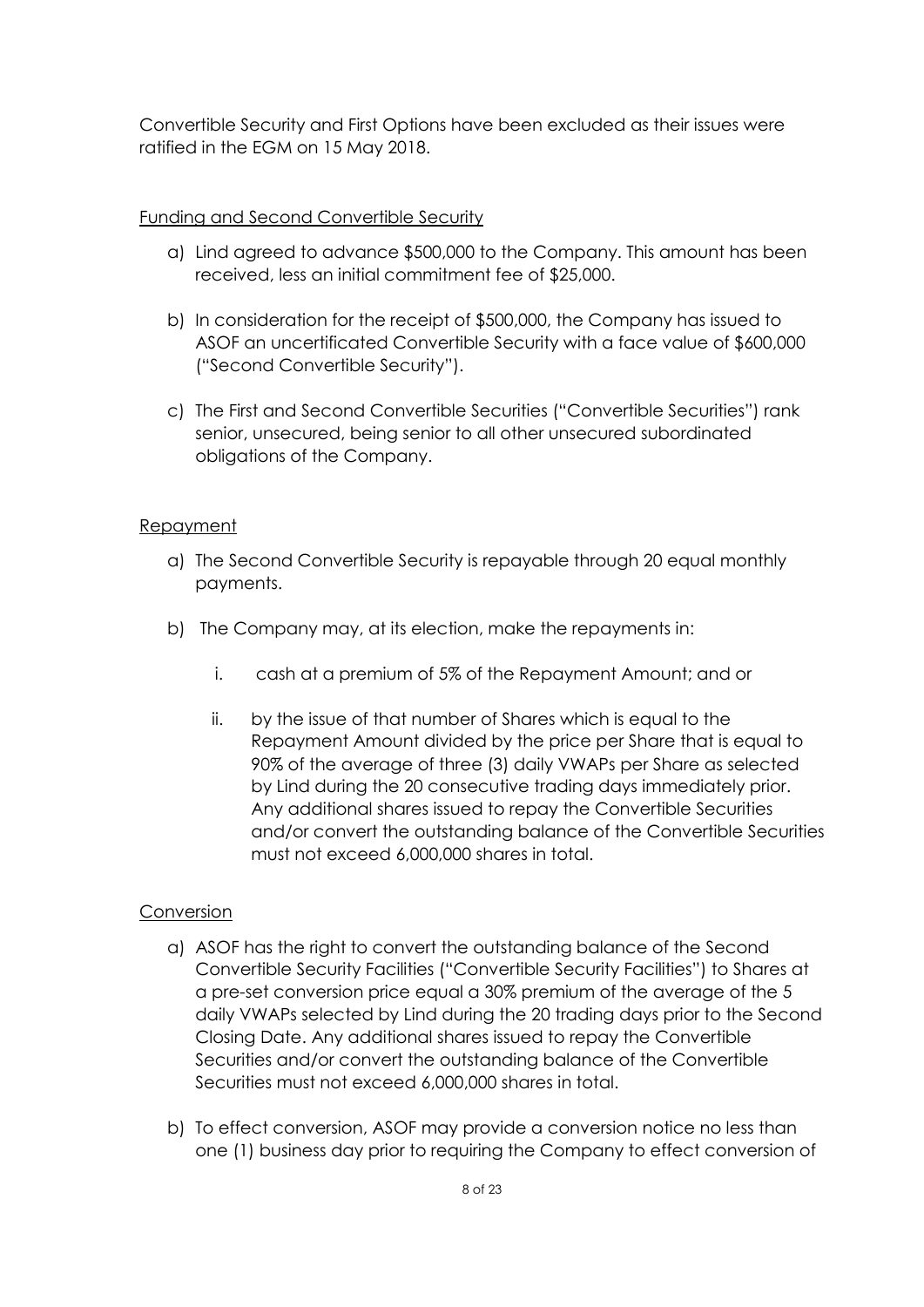some or all of the Convertible Security Facilities. The conversion notice must specify:

- i. the conversion amount, which must be a minimum of \$50,000 or, if the amount is less than \$50,000, the total amount of the outstanding for the Convertible Securities;
- ii. whether the conversion amount will be constituted in whole or part by a reduction in ASOF's shareholding in the Company (being 2,000,000 Shares), and if so, must advise the reduction which will be applied to satisfy some or all of the conversion amount; and
- iii. the conversion price applicable to the conversion being
	- (A) 30% premium of the average of the 5 daily VWAPs selected by Lind during the 20 trading days prior to the Second Closing Date; or
	- (B) where the market capitalisation of the Company is lower than \$4,000,000, the price per share equal to 90% of the average of three (3) daily VWAPS per Share during the twenty (20) trading days immediately prior to the conversion date.

### Company Buy-Back

- a) The Company has the right to buy-back the outstanding balance of the Convertible Security Facilities in immediately available funds at any stage during the Term of the Agreement provided there has been no event of default;
- b) If the Company wishes to exercise its buy-back right, the Company must issue ASOF with a buy-back notice. Upon receipt of the buy-back notice, ASOF has the option to convert up to 30% of the total face value of the Convertible Security Facilities into Shares at its discretion and at the Conversion Price and otherwise in accordance with the terms of the Agreement; and
- c) The Buy-Back Conversion Price is determined by Lind and is equal to the conversion price, being a 30% premium of the average of the 5 daily VWAPs selected by Lind during the 20 trading days prior to the Second Closing Date, or 90% of the average of 3 daily VWAPs as selected by Lind during the 20 trading days prior to the notice of repayment.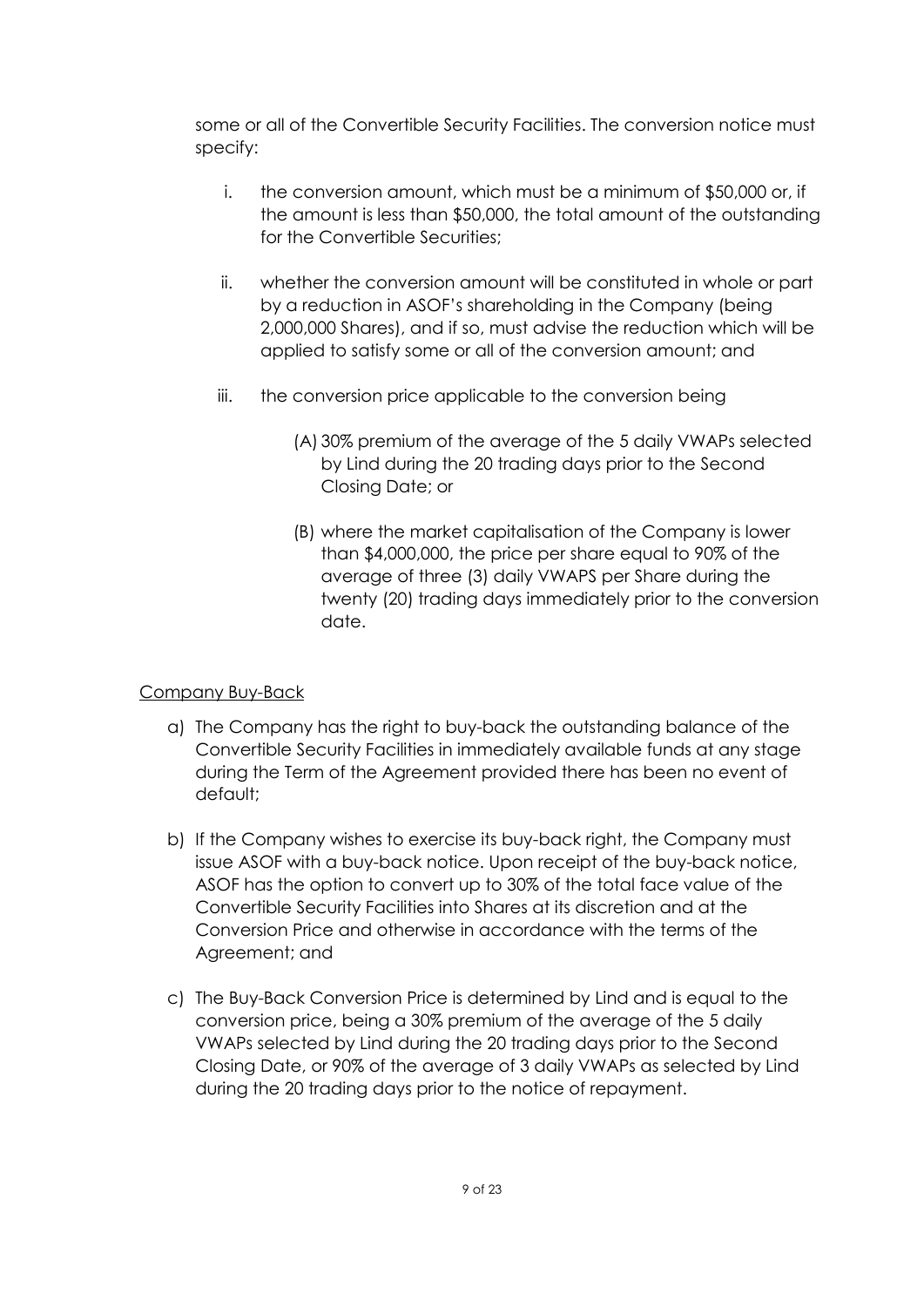#### Issue of Consideration Securities

- a) The Company has granted the following securities as consideration for ASOF entering into the Convertible Security Funding Agreement relating to the Second Convertible Security:
	- i. 1,850,000 unlisted Options, exercisable at \$0.065 each on or before 15 June 2021,

(the issue of the above Options is the subject of Resolution 4)

### Collateral Shares

- a) Where any shares are to be issued to ASOF due to conversion, repayment or buy-back of some or all of the Convertible Securities, ASOF may permit some or all of the Shares issued because of such an event to be satisfied by a reduction in the balance of the Collateral Shares.
- b) ASOF may also elect to acquire all rights in some or all of the Collateral Shares by written notice to the Company ("Collateral Election Notice") at any time during the Term of the Agreement.
- c) Upon giving the Collateral Election Notice, ASOF shall be required to advance to the Company an amount determined by multiplying the number of Collateral Shares that is subject to the Collateral Election Notice by the Collateral Share Price (defined below) being:
	- i. the price per Share equal to 90% of the average of three (3) daily VWAPS per Share during the 20 consecutive trading days immediately prior to the Collateral Election Notice; and
	- ii. where the Company's Shares have been suspended from trading during the 20 consecutive trading days prior to the date of the Collateral Election Notice, an amount equal to 85% of the fair market value of the parcel of Collateral Shares (with the fair market value to be determined by an appropriately qualified independent valuer),

(together, the "Collateral Share Price")

d) To the extent that ASOF holds any Collateral Shares at the expiry of the Term, ASOF must pay the Company an amount equal to the Outstanding Collateral Shares multiplied by the Collateral Share Price within ten (10) business days of the expiry of the Term.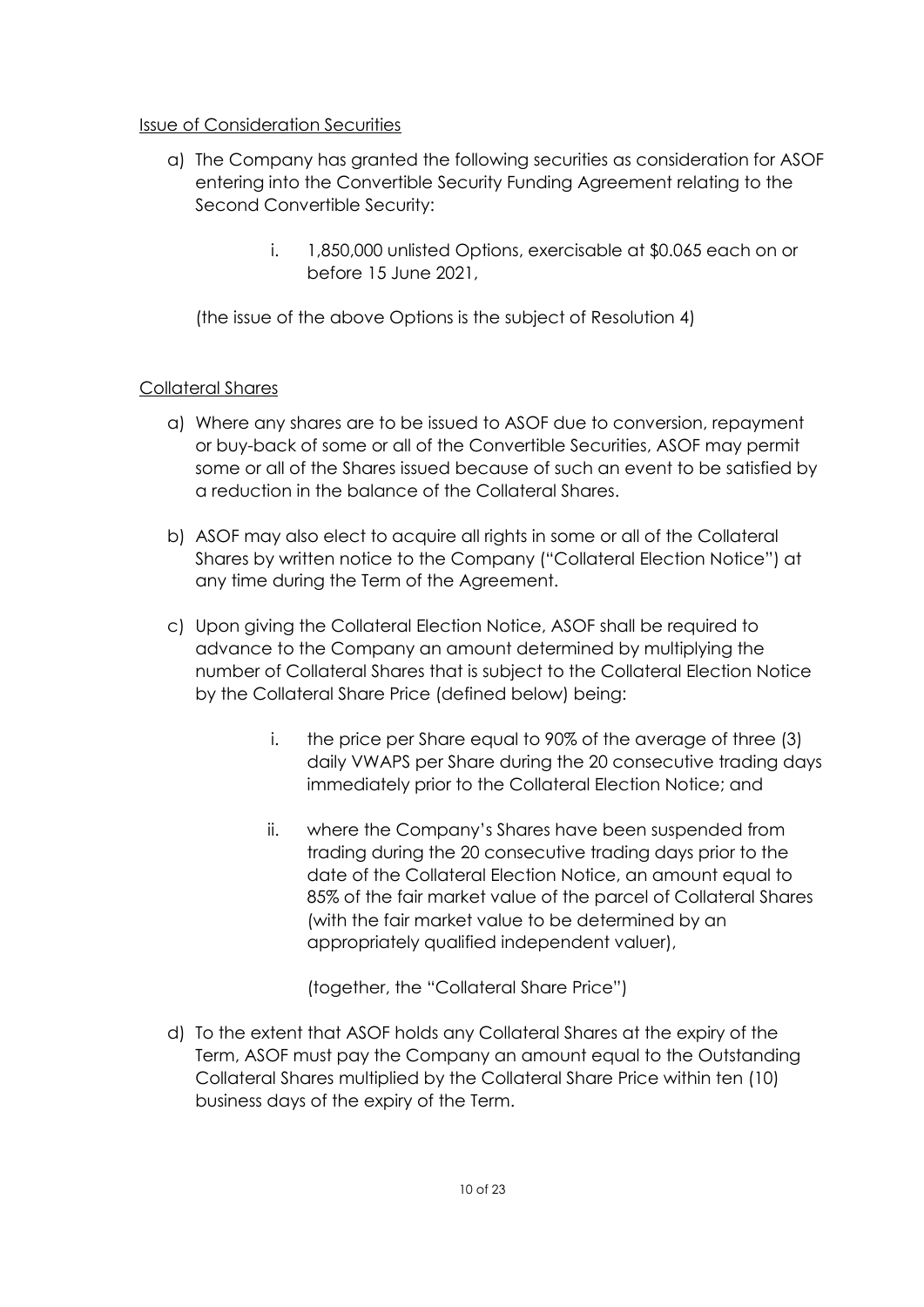Resolution 4 seeks Shareholder ratification pursuant to ASX Listing Rule 7.4 for the allotment and issue of securities to ASOF on 15 June 2018, being 1,850,000 unlisted Options exercisable at \$0.065 each with an expiry date of 15 June 2021.

## **4.2 ASX Listing Rule 7.1**

ASX Listing Rule 7.1 provides that a company must not, subject to specified exceptions, issue or agree to issue more equity securities during any 12 month period than that amount which represents 15% of the number of fully paid ordinary securities on issue at the commencement of that 12 month period.

## **4.3 ASX Listing Rule 7.4**

ASX Listing Rule 7.4 sets out an exception to ASX Listing Rule 7.1. It provides that where a company in general meeting ratifies the previous issue of securities made pursuant to ASX Listing Rule 7.1 (and provided that the previous issue did not breach ASX Listing Rule 7.1) those securities will be deemed to have been made with shareholder approval for the purpose of ASX Listing Rule 7.1.

As announced on 4th April 2018, the Agreement was amended to add a requirement that any additional shares issued under the Agreement to repay the Convertible Securities and/or convert the outstanding balance of the Convertible Securities must not exceed 6,000,000 shares in total. The amendment was made to ensure that the issue of Convertible Securities does not breach ASX Listing Rule 7.1.

By ratifying this issue, the Company will retain the flexibility to issue equity securities in the future up to the 15% annual placement capacity set out in ASX Listing Rule 7.1 without the requirement to obtain prior Shareholder approval.

## **4.4 Technical information required by Listing Rule 7.4**

The following information is provided pursuant to and in accordance with ASX Listing Rule 7.5:

- a) 1,850,000 Options (exercisable at \$0.065 each) were issued;
- b) The Options were issued for nil cash consideration in satisfaction of consideration for the funding provided under the Convertible Security Funding Agreement;
- c) The terms and conditions of the Options are set out in Appendix A;
- d) The Options were issued to The Australian Special Opportunity Fund, LP, and unrelated party to the Company; and
- e) No funds were raised from the issue as the Options were issued for nil consideration in accordance with the Convertible Security Funding Agreement.

**Recommendation:** The Board recommends that the Shareholders vote in favour of Resolution 4.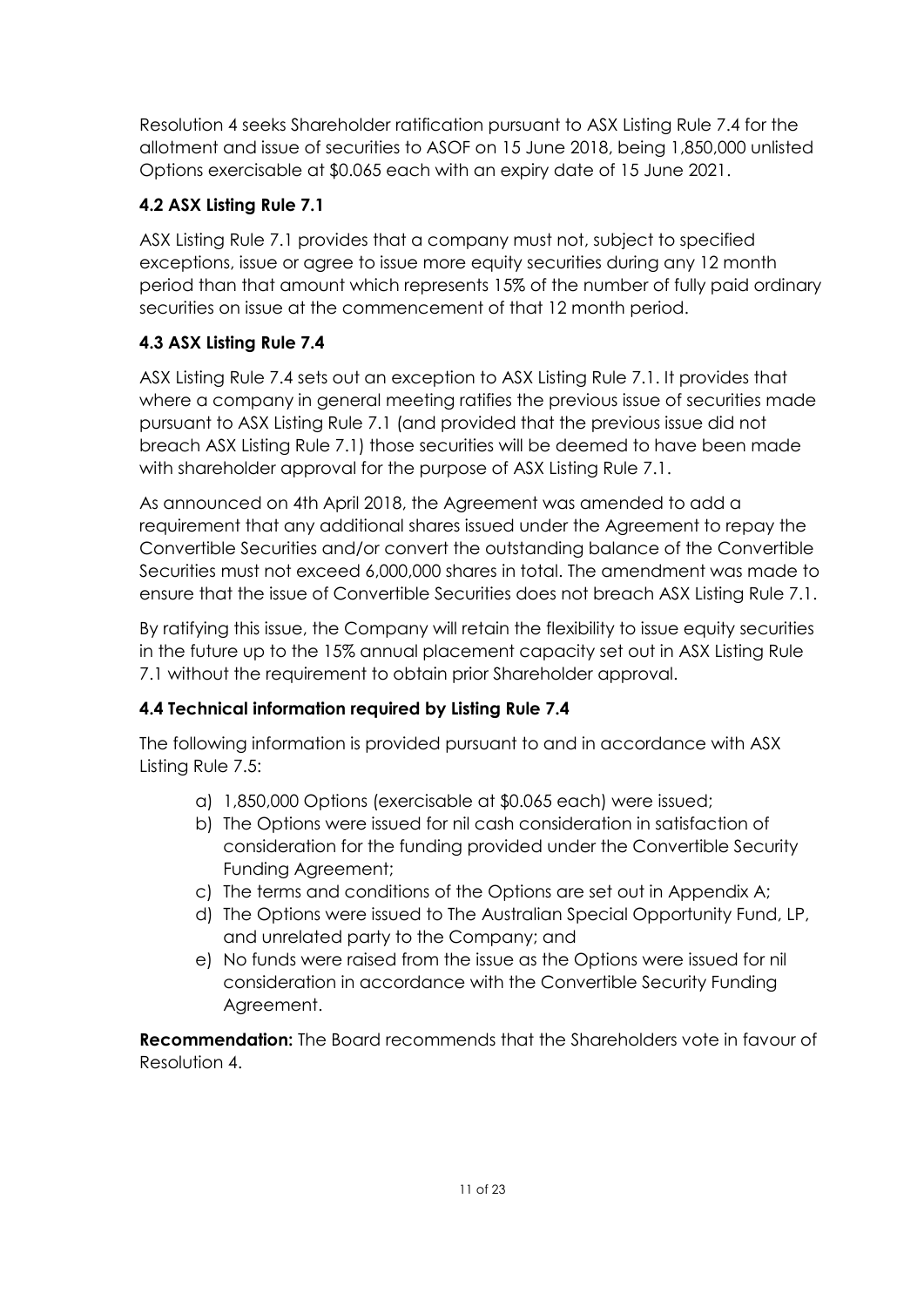# **Resolution 5 - Ratification of issue of Second Convertible Security to The Australian Special Opportunity Fund, LP**

### **5.1 General**

As set out in section 4.1 above and announced on 24 January 2018, the Company has entered into a Convertible Security Funding Agreement with The Australian Special Opportunity Fund, LP, a fund managed by The Lind Partners (together "Lind") which provides for a convertible security facility with a face value of \$600,000.

Resolution 5 seeks Shareholder ratification pursuant to ASX Listing Rule 7.4 for the issue of the Convertible Security.

#### **5.2 Key Terms of Convertible Security**

The key terms of the Convertible Security are set out above at section 4.1.

### **5.3 Listing Rules 7.1 and 7.4**

A summary of ASX Listing Rules 7.1 and 7.4 are set out in sections 4.2 and 4.3 above.

As announced on 4<sup>th</sup> April 2018, the Agreement was amended to add a requirement that any additional shares issued under the Agreement to repay the Convertible Securities and/or convert the outstanding balance of the Convertible Securities must not exceed 6,000,000 shares in total. The amendment was made to ensure that the issue of Convertible Securities does not breach ASX Listing Rule 7.1.

By ratifying this issue, the Company will retain the flexibility to issue equity securities in the future up to the 15% annual placement capacity set out in ASX Listing Rule 7.1 without the requirement to obtain prior Shareholder approval.

### **5.4 Technical information required by ASX Listing Rule 7.4**

The following information is provided pursuant to and in accordance with ASX Listing Rule 7.5:

- a) The Company issued one Convertible Security with a face value of \$600,000;
- b) The Convertible Security was issued for an advance of \$500,000 less commitment fees of \$25,000;
- c) The material terms of the Convertible Security are set out in section 4.1;
- d) The Convertible Security was issued to The Australian Special Opportunity Fund, LP, an unrelated party of the Company; and
- e) The funds raised from the issue of the Convertible Security will be used to further develop the DomaCom Platform and meet working capital requirements.

**Recommendation:** The Board recommends that the Shareholders vote in favour of Resolution 5.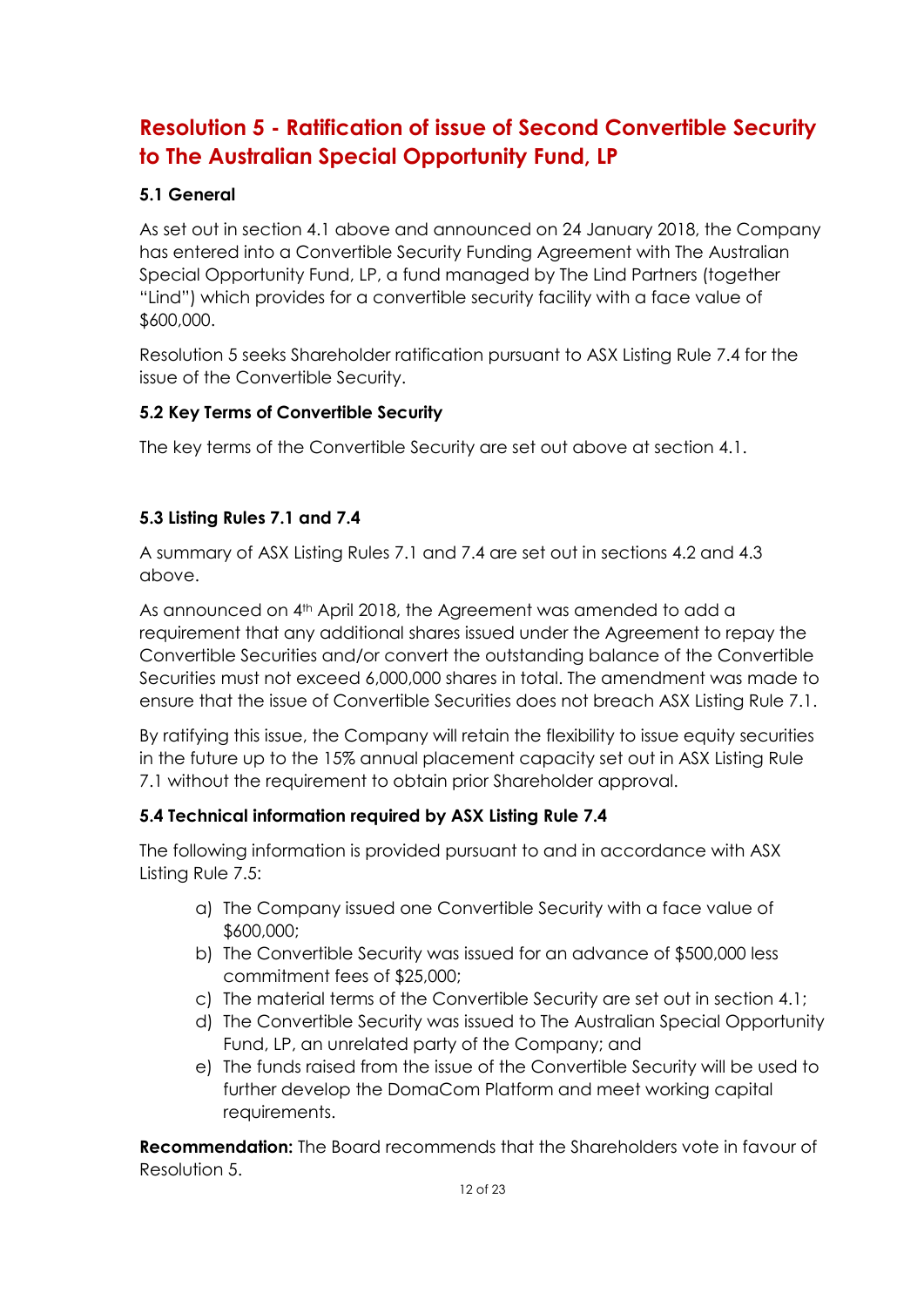# **Resolution 6 – Ratification of prior issue of Placement Shares**

#### **6.1 General**

The Company seeks shareholder ratification pursuant to ASX Listing Rule 7.1 for the issue of 9,504,615 fully paid ordinary shares on 4 September 2018.

#### **6.2 Listing Rules 7.1 and 7.4**

A summary of ASX Listing Rules 7.1 and 7.4 are set out in sections 4.2 and 4.3 above.

By ratifying this issue, the Company will retain the flexibility to issue equity securities in the future up to the 15% annual placement capacity set out in ASX Listing Rule 7.1 without the requirement to obtain prior Shareholder approval.

#### **6.3 Technical information required by Listing Rule 7.4**

The following information is provided pursuant to and in accordance with ASX Listing Rule 7.5:

- a) 9,504,615 fully paid ordinary shares were issued;
- b) The shares were issued at a price of \$0.065 per share;
- c) Recipients of issue: sophisticated and professional investors introduced to the Company by the Company's advisors and/or invited by the Company to participate in the issue.
- d) The terms and conditions: fully paid ordinary shares ranking pari-passu with other existing fully paid ordinary shares in the Company; and
- e) The funds raised will be used to further develop the DomaCom Platform and meet working capital requirements.

**Recommendation:** The Board recommends that the Shareholders vote in favour of Resolution 6.

# **Resolution 7 – Approval of 10% Placement Capacity**

Listing Rule 7.1A enables an Eligible Entity to seek approval by special resolution at its Annual General Meeting to issue Equity Securities up to 10% of its issued capital over a period of up to 12 months after the Annual General Meeting, in addition to those under the 15% annual placement capacity (**10% Placement Capacity**).

An Eligible Entity is one that, as at the date of the relevant Annual General Meeting:

(a) is not included in the S&P/ASX 300 Index; and

(b) has a maximum market capitalisation (excluding restricted securities and securities quoted on a deferred settlement basis) of \$300 million.

The Company is an Eligible Entity as it is not included in the S&P/ASX 300 Index and had a market capitalisation at the close of business on 4 September 2018 of \$10,467,004 based on a share price of \$0.083.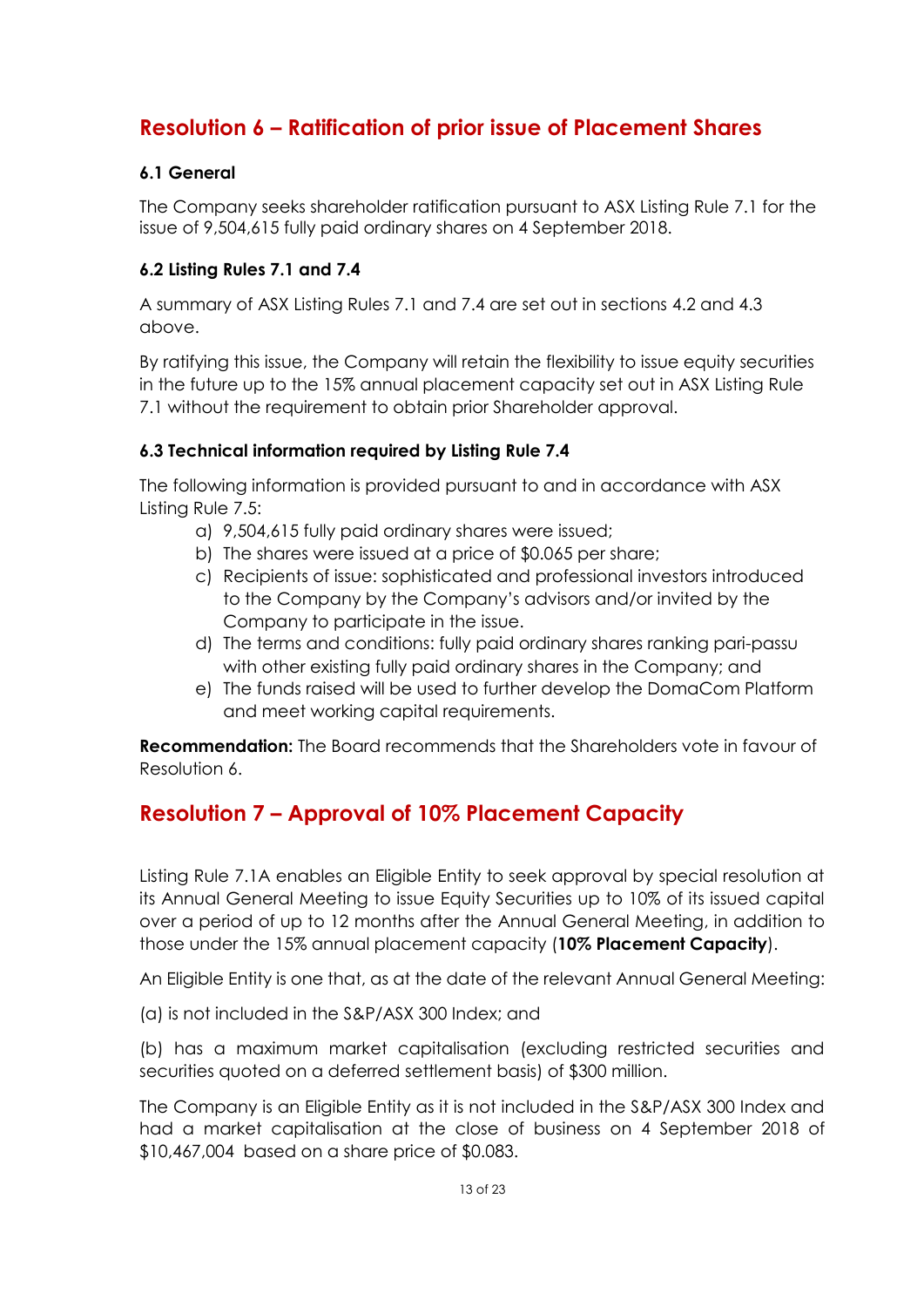The effect of Resolution 7 will be to allow the Company to issue Equity Securities up to 10% of the Company's fully paid ordinary securities on issue during the period up to 12 months after the Annual General Meeting, without using the Company's 15% annual placement capacity granted under Listing Rule 7.1.

The Equity Securities must be in the same class as an existing class of quoted Equity Securities. The Company currently has only one class of Equity Securities on issue, being fully paid ordinary shares.

The exact number of Equity Securities that the Company may issue under an approval under Listing Rule 7.1A will be calculated according to the following formula:

### **(A x D) - E**

Where:

**A** is the number of Shares on issue 12 months before the date of issue or agreement:

(a) plus the number of Shares issued in the previous 12 months under an exception in Listing Rule 7.2;

(b) plus the number of partly paid shares that became fully paid in the previous 12 months;

(c) plus the number of Shares issued in the previous 12 months with approval of holders of Shares under Listing Rules 7.1 and 7.4; and

(d) less the number of Shares cancelled in the previous 12 months.

**D** is 10%.

**E** is the number of Equity Securities issued or agreed to be issued under Listing Rule 7. 1A.2 in the 12 months before the date of issue or agreement to issue that are not issued with the approval of holders of Shares under Listing Rule 7.1.

## **TECHNICAL INFORMATION REQUIRED BY LISTING RULE 7.1A**

In accordance with Listing Rule 7.3A, the information below is provided in relation to Resolution 7:

## **a) Minimum price**

The minimum price at which the Equity Securities may be issued is 75% of the volume weighted average price of Equity Securities in that class, calculated over the 15 ASX trading days on which trades in that class were recorded immediately before:

(i) the date on which the price at which the Equity Securities are to be issued is agreed (**Agreed Issue Date**); or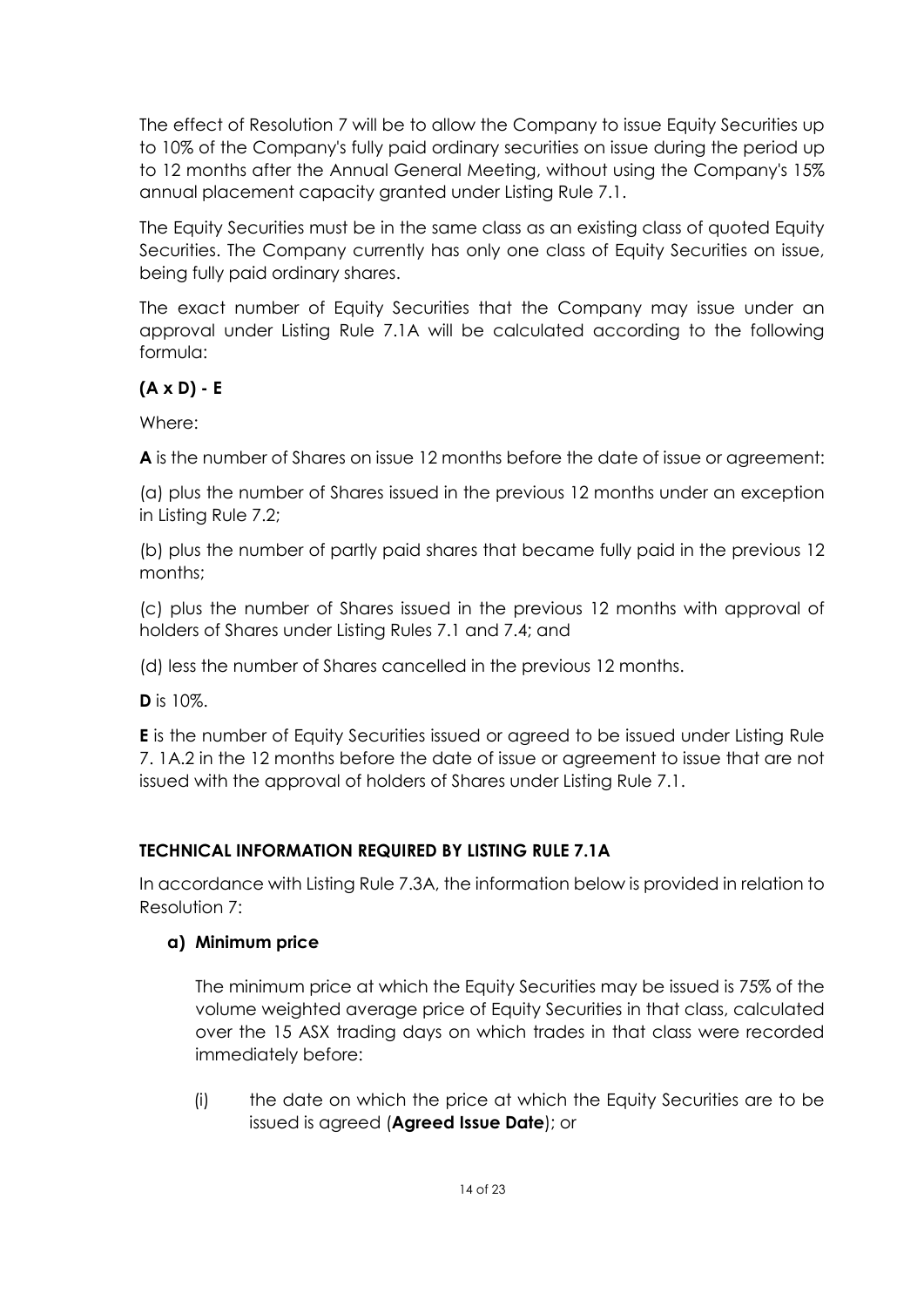(ii) if the Equity Securities are not issued within 5 ASX trading days of the Agreed Issue Date, the date on which the Equity Securities are issued.

#### **b) Date of issue**

The Equity Securities may be issued under the 10% Placement Capacity commencing on the date of this Annual General Meeting and expiring on the first to occur of the following:

- (i) 12 months after the date of this Annual General Meeting; and
- (ii) the date of approval by Shareholders of any transaction under Listing Rule 11.1.2 (a significant change to the nature or scale of the Company's activities) or 11.2 (disposal of the Company's main undertaking) or such longer period if allowed by ASX.

#### **c) Risk of dilution**

Any issue of Equity Securities under the 10% Placement Capacity will dilute the voting interests and may dilute the economic interests of Shareholders who do not receive Equity Securities under the issue.

The table below seeks to demonstrate the potential dilution of existing Shareholders resulting from the issue of Equity Securities under the 10% Placement Capacity calculated in accordance with the formula contained in Listing Rule 7.1A(2). The table does this by setting out the potential number of Shares issued and funds raised on the basis of:

- (i) the current number of Shares on issue;
- (ii) the number of Shares on issue changing (variable 'A' in the formula); and
- (iii) a variation in the issue price of the Shares (noting that Shares may only be issued at up to a 25% discount based on the volume weighted average price of the Shares calculated over the 15 ASX trading days preceding the issue).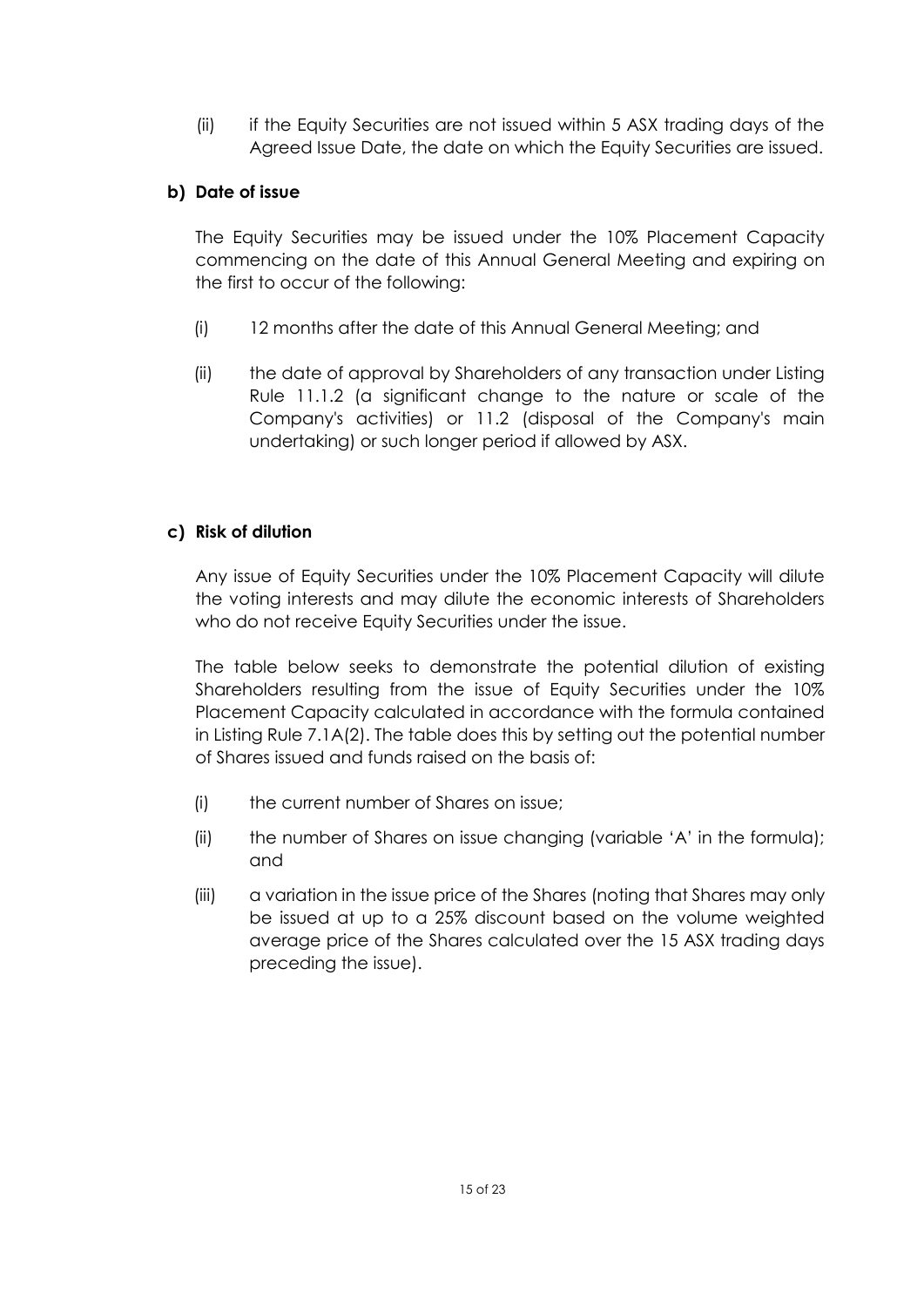| <b>Voling Dilution</b>                                   |                                 |                                                         |                                  |                                                         |  |
|----------------------------------------------------------|---------------------------------|---------------------------------------------------------|----------------------------------|---------------------------------------------------------|--|
| Number of shares on<br>issues (Variable A in<br>formula) | <b>Dilution</b><br>Variable     | \$0.042 (50%)<br>decrease in<br>current issue<br>price) | \$0.083 (current<br>issue price) | \$0.125 (50%)<br>increase in<br>current issue<br>price) |  |
| 126,108,480<br>(Current)                                 | Additional 10%<br>shares issued | 12,610,848                                              | 12,610,848                       | 12,610,848                                              |  |
|                                                          | Funds raised                    | 529,655.62                                              | 1,046,700.38                     | 1,576,356.00                                            |  |
| 189, 162, 720<br>(50% increase)*                         | Additional 10%<br>shares issued | 18,916,272                                              | 18,916,272                       | 18,916,272                                              |  |
|                                                          | Funds raised                    | 794,483.42                                              | 1,570,050.58                     | 2,364,534.00                                            |  |
| 252,216,960<br>$(100\%$ increase)*                       | Additional 10%<br>shares issued | 25,221,696                                              | 25,221,696                       | 25,221,696                                              |  |
|                                                          | Funds raised                    | 1,059,311.23                                            | 2,093,400.77                     | 3,152,712.00                                            |  |

\* The number of Shares on issue (variable A in the formula) could increase as a result of the issue of Shares that does not require Shareholder approval (such as a pro-rata rights issue) or an issue of Shares with Shareholder approval under Listing Rule7.1.

#### **The table above uses the following assumptions:**

- 1. The current number of Shares on issue is the Shares on issue as at 4 September 2018.
- 2. The current issue price is the closing price of the Shares on the ASX on 4 September 2018.
- 3. The Company issues the maximum possible number of Equity Securities under the 10% Placement Capacity.
- 4. The calculations above do not show the dilution that any one particular Shareholder will be subject to. All Shareholders should consider the dilution caused to their own shareholding depending on their specific circumstances.
- 5. This table does not set out any dilution pursuant to approvals under Listing Rule 7.1.

Shareholders should note that there is a risk that:

(i) the market price for the Shares may be significantly lower on the issue date than on the date of the Annual General Meeting; and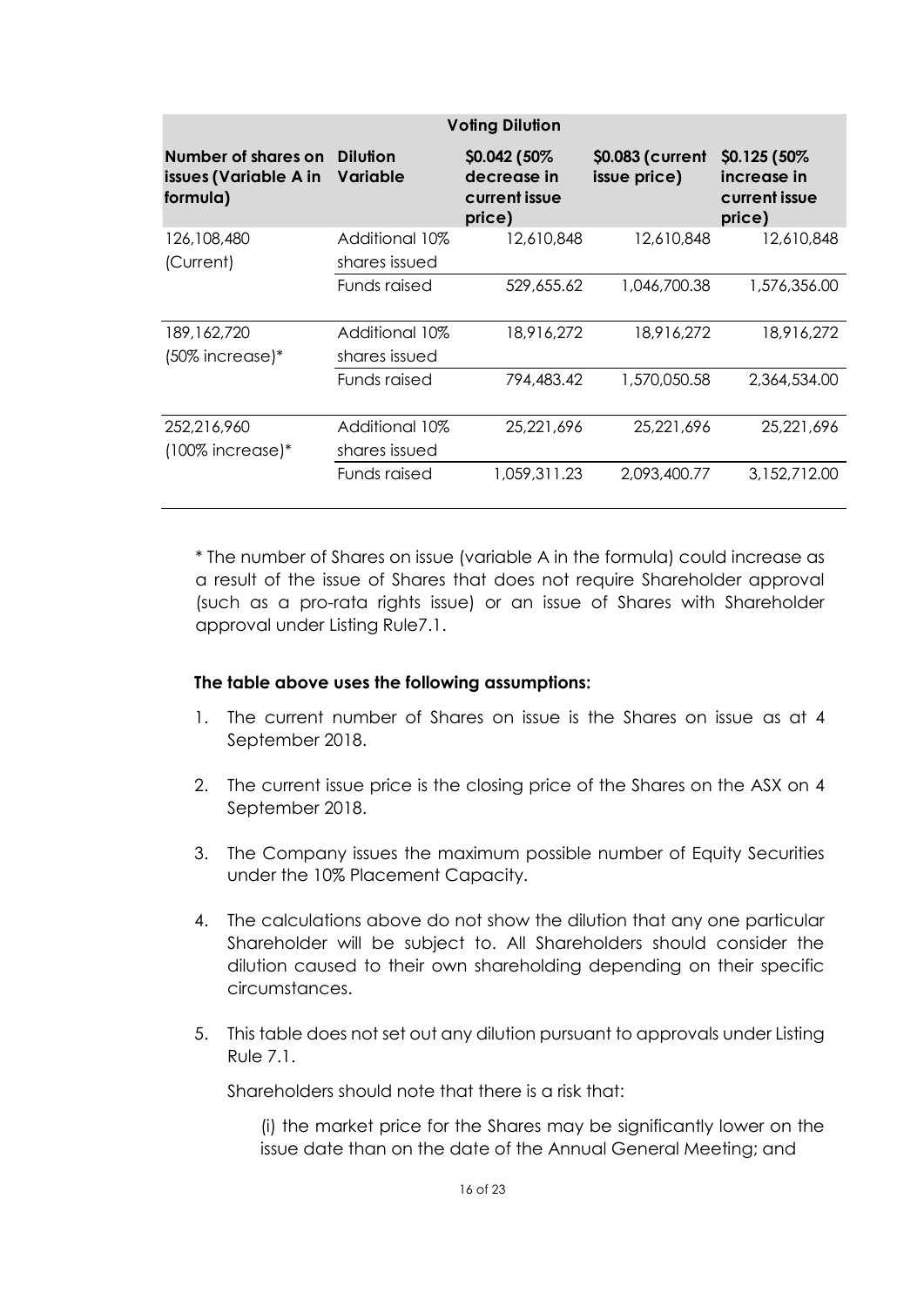(ii) the Shares may be issued at a price that is at a discount to the market price for those Shares on the date of issue.

#### **d) Purpose of issue under 10% Placement Capacity**

The Company may issue Equity Securities under the 10% Placement Capacity for various purposes including the following:

- (i) to raise cash as consideration for general working capital; or
- (ii) to continue to invest in further developing the Fractional Investing Platform.

#### **e) Allocation under the 10% Placement Capacity**

The allottees of the Equity Securities to be issued under the 10% Placement Capacity have not yet been determined. However, the allottees of Equity Securities could consist of current Shareholders or new investors (or both), none of whom will be related parties of the Company.

The Company will determine the allottees at the time of the issue under the 10% Placement Capacity, having regard to the following factors:

- (i) the purpose of the issue;
- (ii) alternative methods for raising funds available to the Company at that time, including, but not limited to, an entitlement issue or other offer where existing Shareholders may participate;
- (iii) the effect of the issue of the Equity Securities on the control of the Company;
- (iv) the circumstances of the Company, including, but not limited to, the financial position and solvency of the Company;
- (v) prevailing market conditions; and
- (vi) advice from corporate, financial and braking advisers (if applicable).

#### **(f) Previous approval under Listing Rule 7.1A**

The Company has not previously obtained approval under Listing Rule 7.1A.

**Recommendation:** The Board recommends that the Shareholders vote in favour of Resolution 7.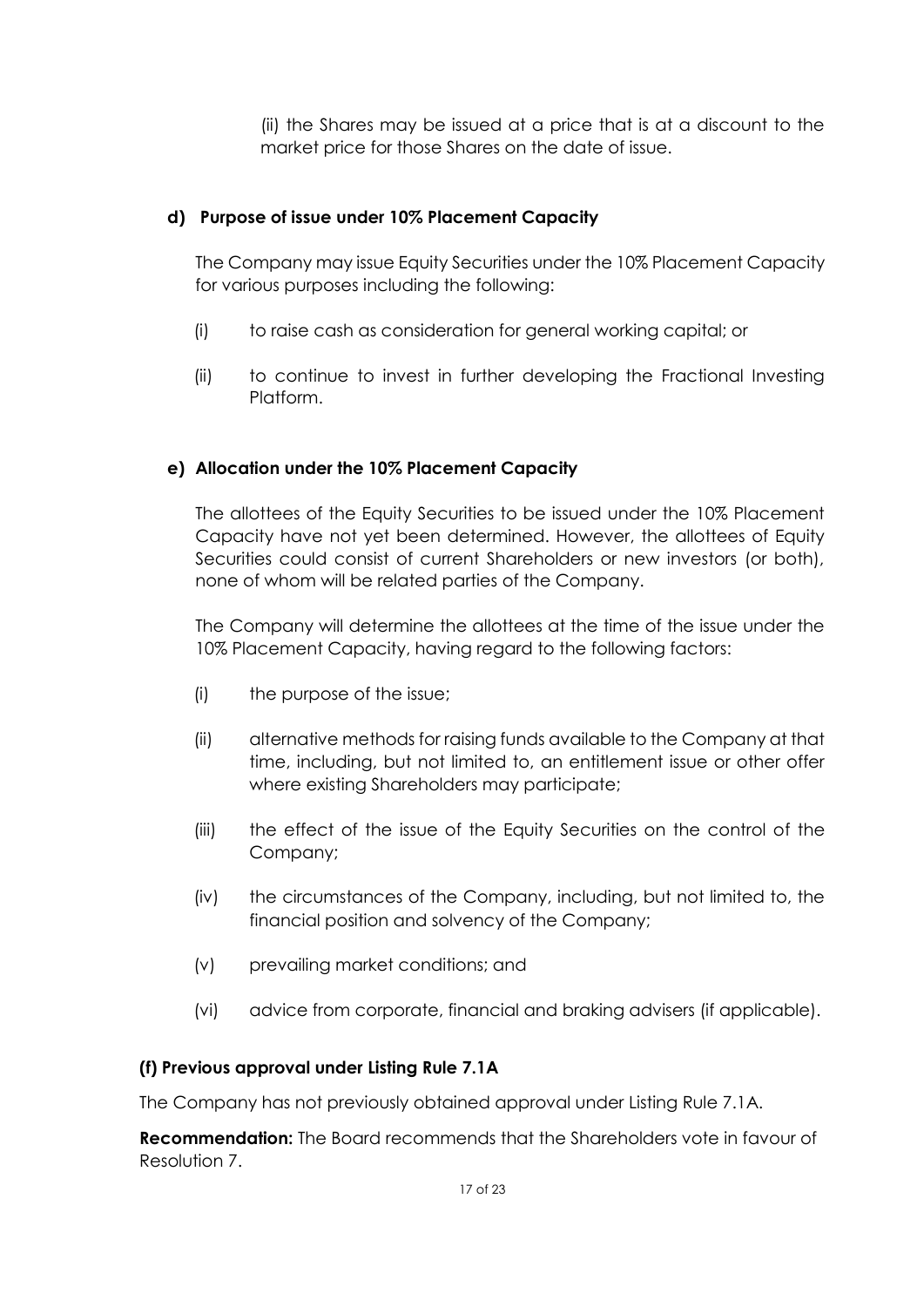## **Business of Annual General Meeting**

The Annual General Meeting of a company is required by law to be held within five (5) months of the close of the financial year to which it applies.

The Corporations Act require that 28 days' notice is required for Annual General Meetings of a listed company. This Notice of Meeting is intended to satisfy that requirement.

Under the Constitution no business shall be transacted at any Annual General Meeting unless a quorum of 5 Shareholders are present.

The agenda of the Annual General Meeting is now fixed and business not on the agenda cannot be brought to the meeting without leave of the Chair.

Only shareholders of the Company and invited guests may attend the Annual General Meeting.

## **Voting Entitlement**

The Board has determined that for the purpose of voting at the Annual General Meeting, Shares will be taken to be held by those persons who hold them at 7.00pm AEDT on 15th October 2018. This means that if you are not the registered holder of a Share at that time you will not be entitled to vote at the Annual General Meeting in respect of that Share.

## **Voting in person**

To vote in person at the Meeting, you must attend the meeting to be held at 17th October 2018.

## **Proxy Form for Annual General Meeting**

A Shareholder who is entitled to attend and vote at the Meeting may appoint a proxy to attend and vote on behalf of that Shareholder. A proxy need not be a Shareholder. A Shareholder can appoint an individual or a body corporate as its proxy. If a body corporate is appointed as a proxy, it must ensure that it appoints a corporate representative as required by the Corporations Act 2001 (Cth) to exercise its powers as proxy at the Meeting.

A Shareholder who is entitled to cast two or more votes may appoint up to two proxies and may specify the proportion or number of votes that each proxy is appointed to exercise. If a Shareholder appoints two proxies and the appointments do not specify the proportion or number of votes that each proxy may exercise, each proxy may exercise half the votes (disregarding fractions).

If you choose to appoint a proxy, you are encouraged to direct your proxy how to vote on the Resolution by marking either "For", "Against" or "Abstain" on the Proxy Form for that item of business. If you sign the Proxy Form and do not appoint a proxy, you will have appointed the Chairman of the Meeting as your proxy.

Completed Proxy Forms (and the power of attorney or other authority, if any, under which the Proxy Form is signed) must be lodged at the Company's share registry,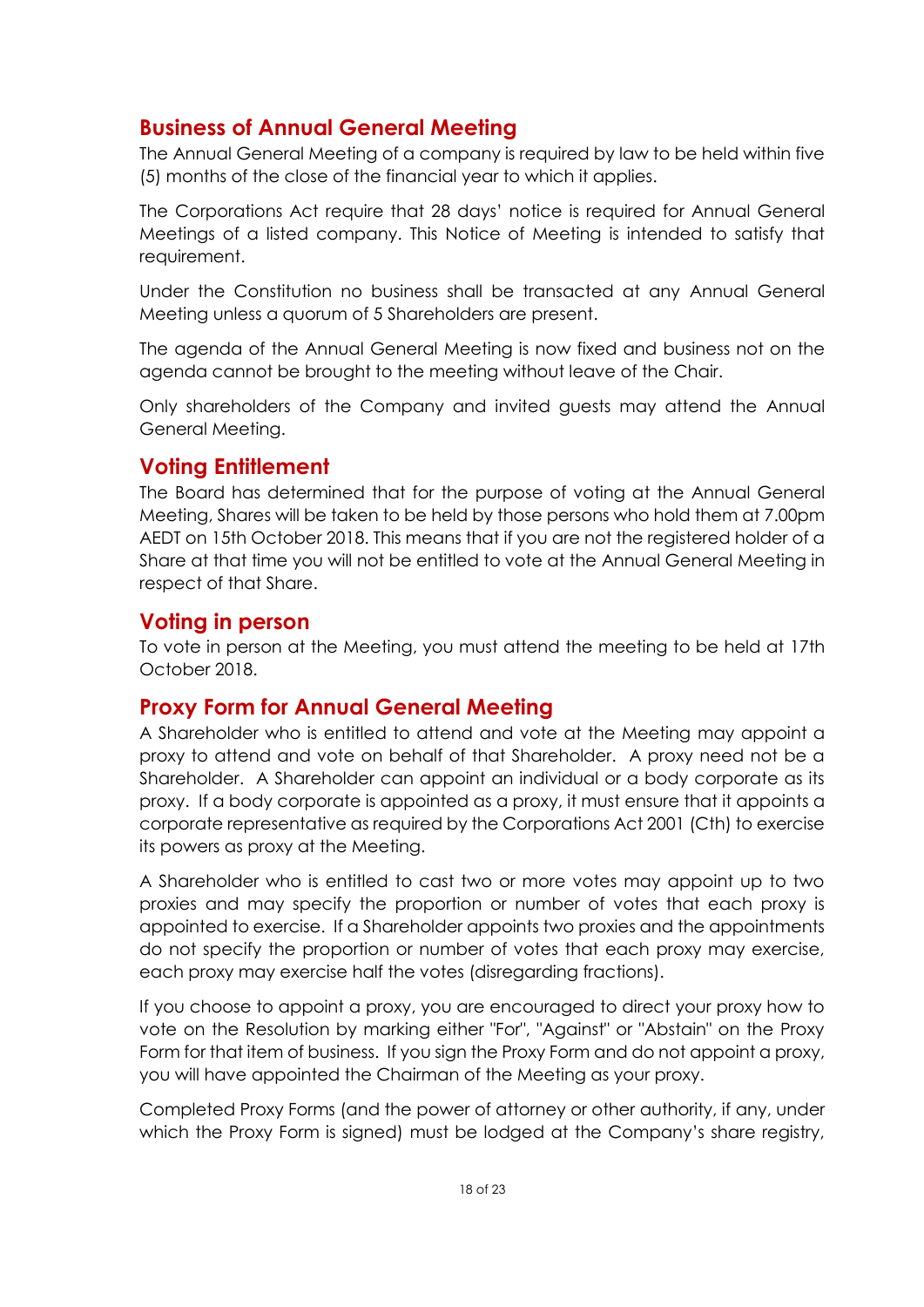Boardroom Pty Limited; or faxed to the fax number specified below not later than 11.00am (AEDT) on 15th October 2018.

Address (hand deliveries): Boardroom Pty Limited, Level 12, 225 George Street, Sydney NSW 2000. Address (postal deliveries): Boardroom Pty Limited, GPO Box 3993, Sydney NSW 2001

Fax number for lodgement: +61 2 9290 9655

Please read all instructions carefully before completing the proxy form.

Alternatively, please visit [www.votingonline.com.au/domacomagm2018](http://www.votingonline.com.au/domacomagm2018) to submit your voting intentions.

## **Undirected proxies**

Subject to any restrictions set out in this Notice of Meeting or the Proxy Form, the Chairman of the meeting intends to vote all undirected proxies in favour of all resolutions.

If you appoint the Chairman of the Meeting (or the Chairman is taken to be appointed) as your proxy and you do not direct the Chairman how to vote on a resolution, then by completing and returning the Proxy Form, you expressly authorise the Chairman to exercise the proxy and to vote in accordance with his stated intention to vote in favour of all resolutions.

If you have appointed the Chairman of the Meeting (or the Chairman is taken to be appointed) as your proxy and you direct the Chairman how to vote on a resolution by marking either "'for", "against" or "abstain" for a resolution, then your vote will be cast in accordance with your direction.

## **Corporate representatives**

A Shareholder, or proxy, that is a body corporate and entitled to attend and vote at the Meeting may appoint an individual to act as its corporate representative. Evidence of the appointment of a corporate representative must be in accordance with section 250D of the Corporations Act and be lodged with the Company.

A Shareholder entitled to attend and vote at the Meeting may appoint an attorney to attend and vote at the Meeting on the Shareholder's behalf. The power of attorney appointing the attorney must be duly signed and specify the name of each of the Shareholder, the Company and the attorney, and also specify the meetings at which the appointment may be used. The appointment may be a standing one.

A corporate representative or an attorney may, but need not, be a Shareholder of the Company.

Corporate representatives should bring to the Meeting appropriate evidence of appointment as a representative in accordance with the constitution of the Company. Attorneys are requested to bring to the Meeting the original or a certified copy of the power of attorney pursuant to which they were appointed. Proof of identity will also be required for corporate representatives and attorneys.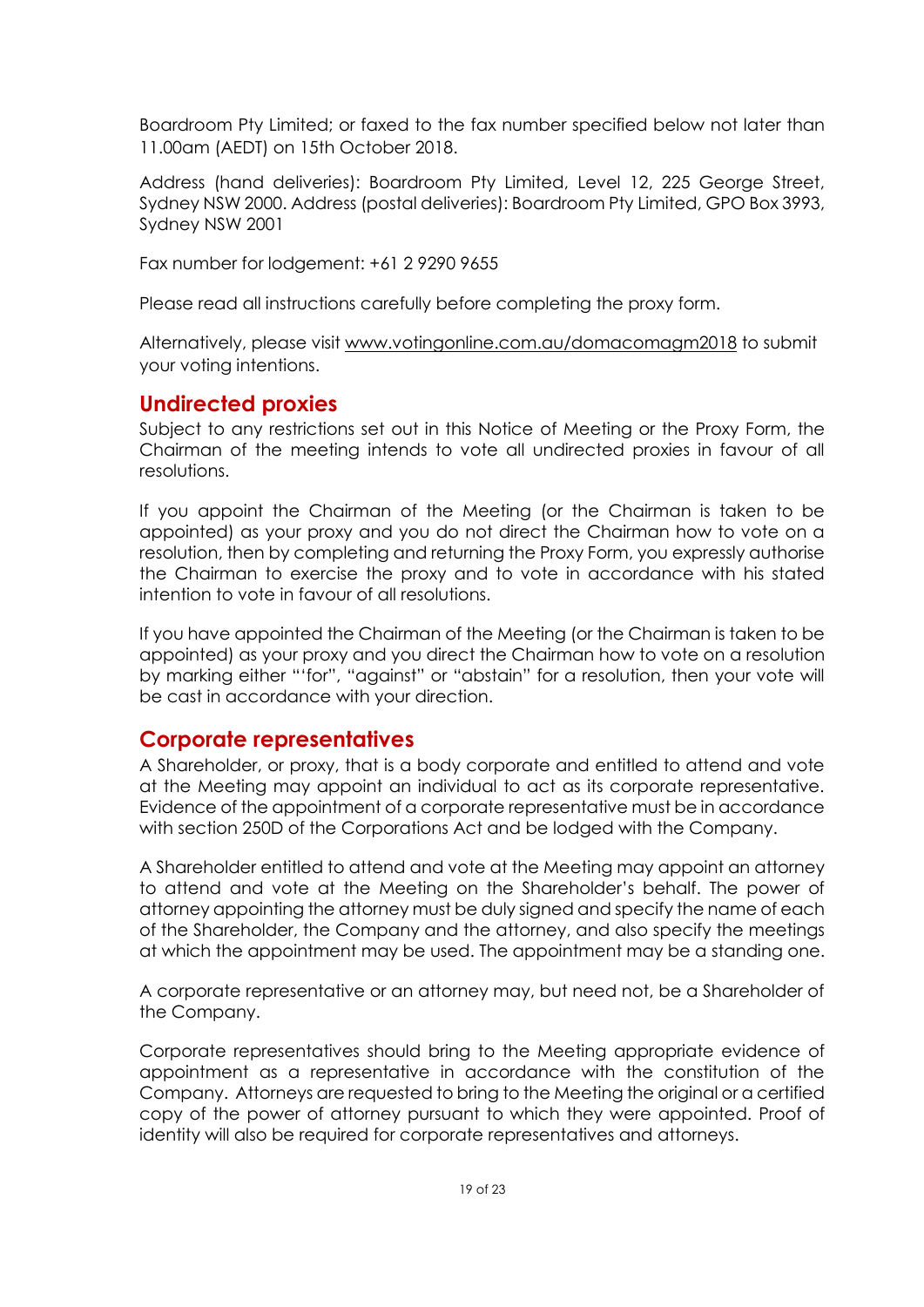# **Questions and comments by Shareholders at the meeting**

In accordance with the Corporations Act and the Company's best practice, a reasonable opportunity will be given to Shareholders at the meeting to ask questions about, or to make comments on, the management of the Company.

Similarly, a reasonable opportunity will also be given to Shareholders at the meeting to ask the Company's auditors, questions relevant to the conduct of the audit, the preparation and content of the Auditor's Report, the accounting policies adopted by the Company in relation to the preparation of the Financial Statements, and the independence of the auditor in relation to the conduct of the audit.

Relevant written questions to the Company or the auditors must be received no later than 7:00pm (AEDT) on Wednesday, 10 October 2018. A list of those questions will be made available to Shareholders attending the meeting. The Company will either answer questions at the meeting or table written answers to them at the meeting. If written answers are tabled at the meeting, they will be made available to Shareholders as soon as practicable after the meeting.

Please send written questions to:

On-line –via the BoardRoom "VotingOnline" facility.

Post to – Philip Chard, Level 9, 99 Queen Street, Melbourne VIC 3000

Email – philip.chard@domacom.com.au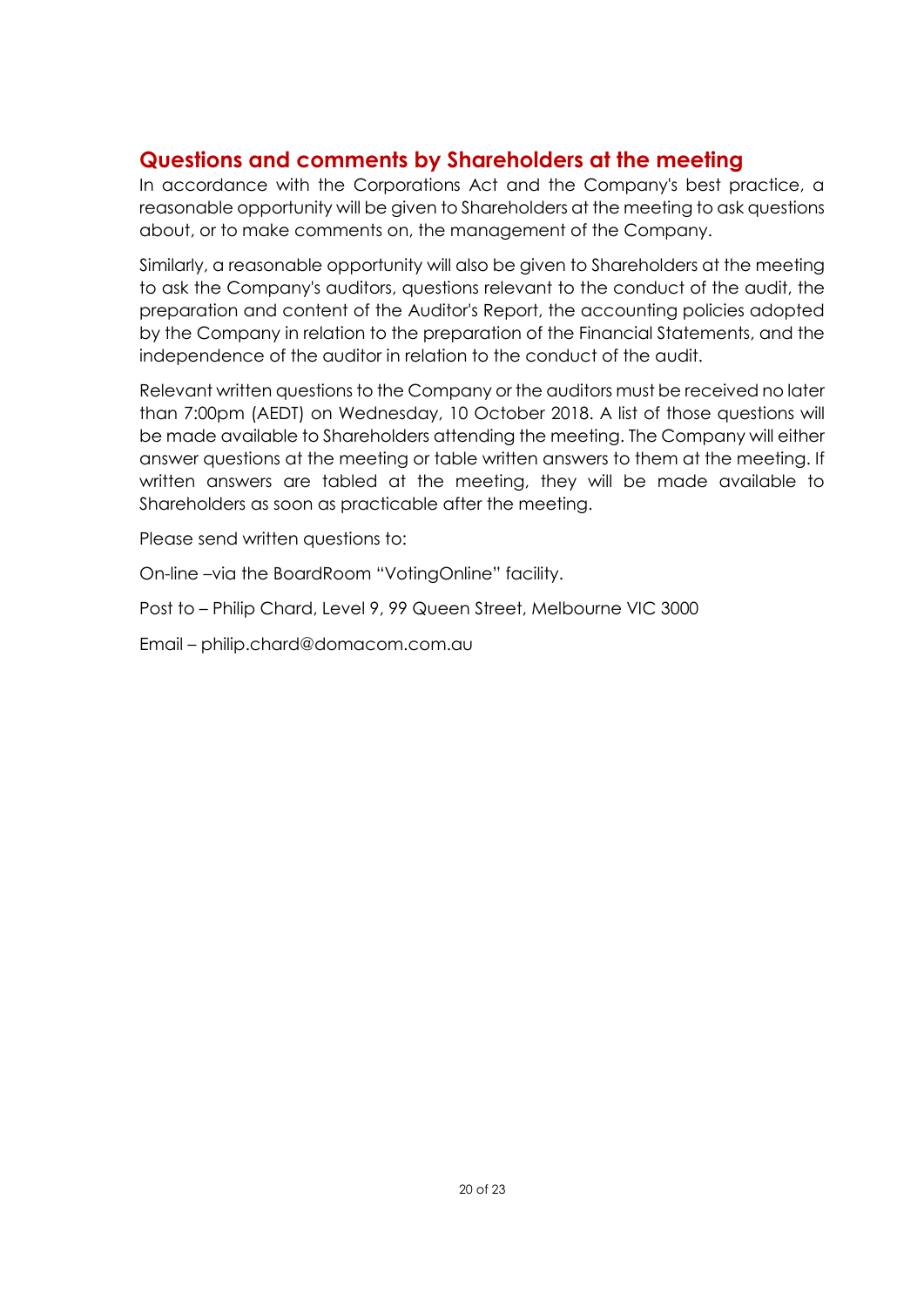#### **Appendix A**

### **Terms and conditions of Options issued The Australian Special Opportunity Fund, LP**

#### **Option \$0.065 expiry 15 June 2021**

#### **Terms and Conditions**

#### <span id="page-20-0"></span>**1. Terms of the Options**

#### **1.1 Nature of Options**

- (a) Each Option shall grant the holder of that Option the right but not the obligation to be issued by the Company one Share at the Option Exercise Price.
- (b) Each Option shall be exercisable by the Option holder complying with its obligations under this clause [1](#page-20-0) of the Convertible Security Funding Agreement, at any time after the time of its grant, and prior to the date that is thirty-six (36) calendar months after the date granted to the Investor (the *Option Expiration Date*) after which time it will lapse.
- (c) The exercise price of \$0.065 is calculated as the average daily VWAP during the 20 trading days prior to the Second Closing Date.

#### **1.2 Exercise of Options**

- (a) Without limiting the generality of, and subject to, the other provisions of the Agreement, an Option holder may exercise any of its Options at any time prior to their expiration, by delivery of:
	- (i) a copy, whether facsimile or otherwise, of a duly executed Option exercise form, to the Company during normal business hours on any Business Day at the Company's principal executive offices (or such other office or agency of the Company as it may designate by notice to the Option holder); and
	- (ii) payment of an amount equal to the Option Exercise Price multiplied by the number of Shares in respect of which the Options are being exercised at the time, by wire transfer to the account specified by the Company from time to time or by bank draft delivered to the Company during normal business hours on any Business Day at the Company's principal executive offices (or such other office or agency of the Company as it may designate by notice to the Option holder).
- <span id="page-20-1"></span>(b) As soon as reasonably practicable, but in any event no later than three (3) Business Days after receipt of a duly completed Exercise Form and the payment referred to in clause [1.2\(a\)\(ii\),](#page-20-1) the Company must cause its securities registrar to: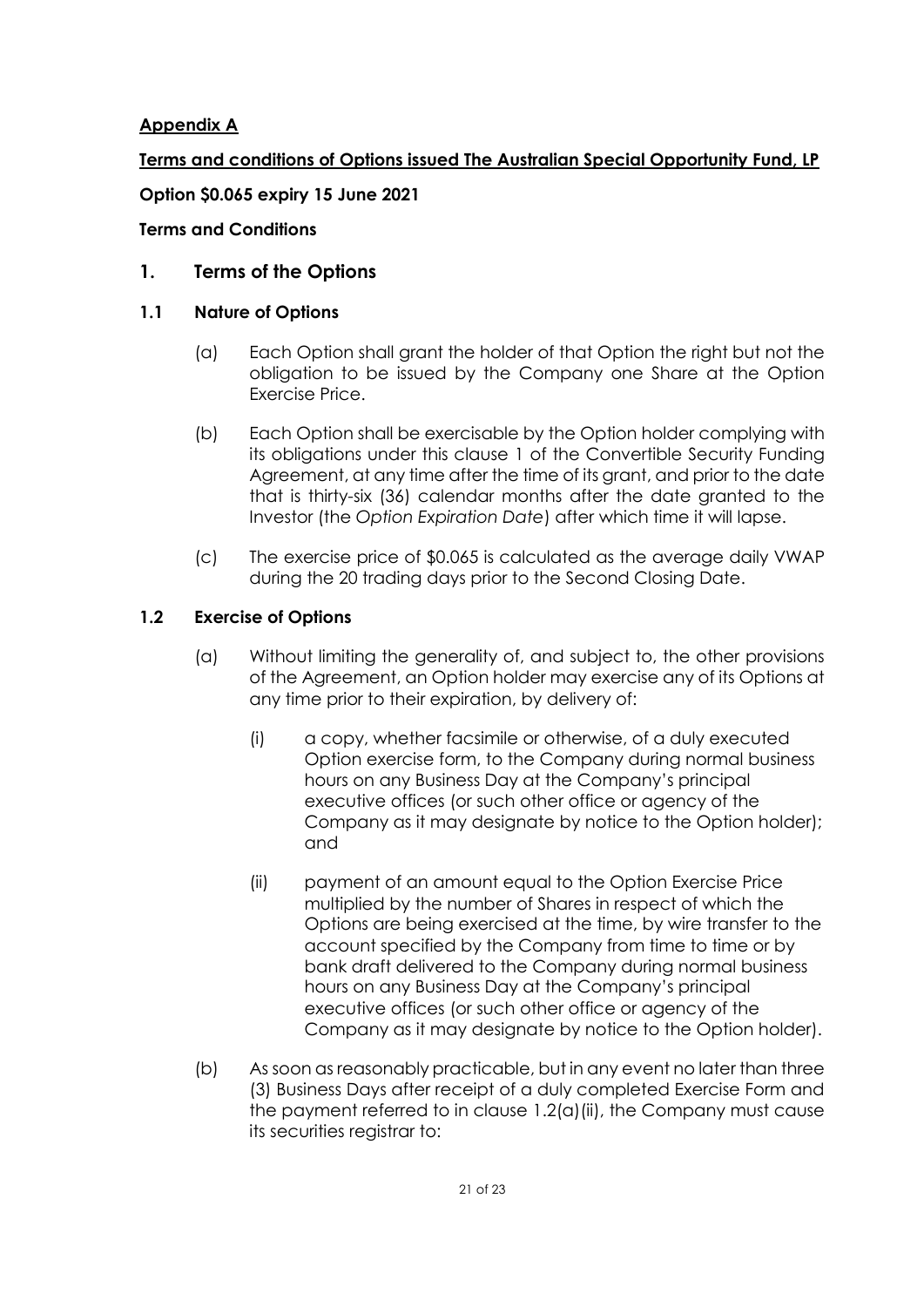- (i) issue and Electronically Deliver the Shares in respect of which the Options are so exercised by the Option holder; and
- (ii) provide to the Option holder holding statements evidencing that such Shares have been recorded in the Company's Share register.

#### <span id="page-21-0"></span>**1.3 Bonus Issues**

If prior to an exercise of an Option, the Company makes an issue of Equity Securities by way of capitalisation of profits or out of its reserves (other than pursuant to a dividend reinvestment plan) pursuant to an offer of such Equity Securities to at least all the holders of Equity Securities resident in Australia, then on exercise of the Option, the number of Equity Securities over which an Option is exercisable shall be increased by the number of Equity Securities which the holder of the Option would have received if the Option had been exercised before the date on which entitlements to the issue were calculated.

#### **1.4 Rights Issues**

If prior to an exercise of an Option, any offer or invitation is made by the Company to at least all the holders of Equity Securities resident in Australia for the subscription for cash with respect to Equity Securities, options or other securities of the Company on a pro rata basis relative to those holders' Shareholding at the time of the offer, the Option Exercise Price shall be reduced as specified in the Listing Rules in relation to pro-rata issues (except bonus issues).

#### <span id="page-21-1"></span>**1.5 Reconstruction of Capital**

In the event of a consolidation, subdivision or similar reconstruction of the issued capital of the Company, and subject to such changes as are necessary to comply with the Listing Rules applying to a reconstruction of capital at the time of the reconstruction:

- (a) the number of the Equity Securities to which each Option holder is entitled on exercise of the outstanding Options shall be reduced or increased in the same proportion as, and the nature of the Equity Securities shall be modified to the same extent that, the issued capital of the Company is consolidated, subdivided or reconstructed (subject to the same provisions with respect to rounding of entitlements as sanctioned by the meeting of shareholders approving the consolidation, subdivision or reconstruction); and
- (b) an appropriate adjustment shall be made to the Option Exercise Price of the outstanding Options, with the intent that the total amount payable on exercise of the Options shall not alter.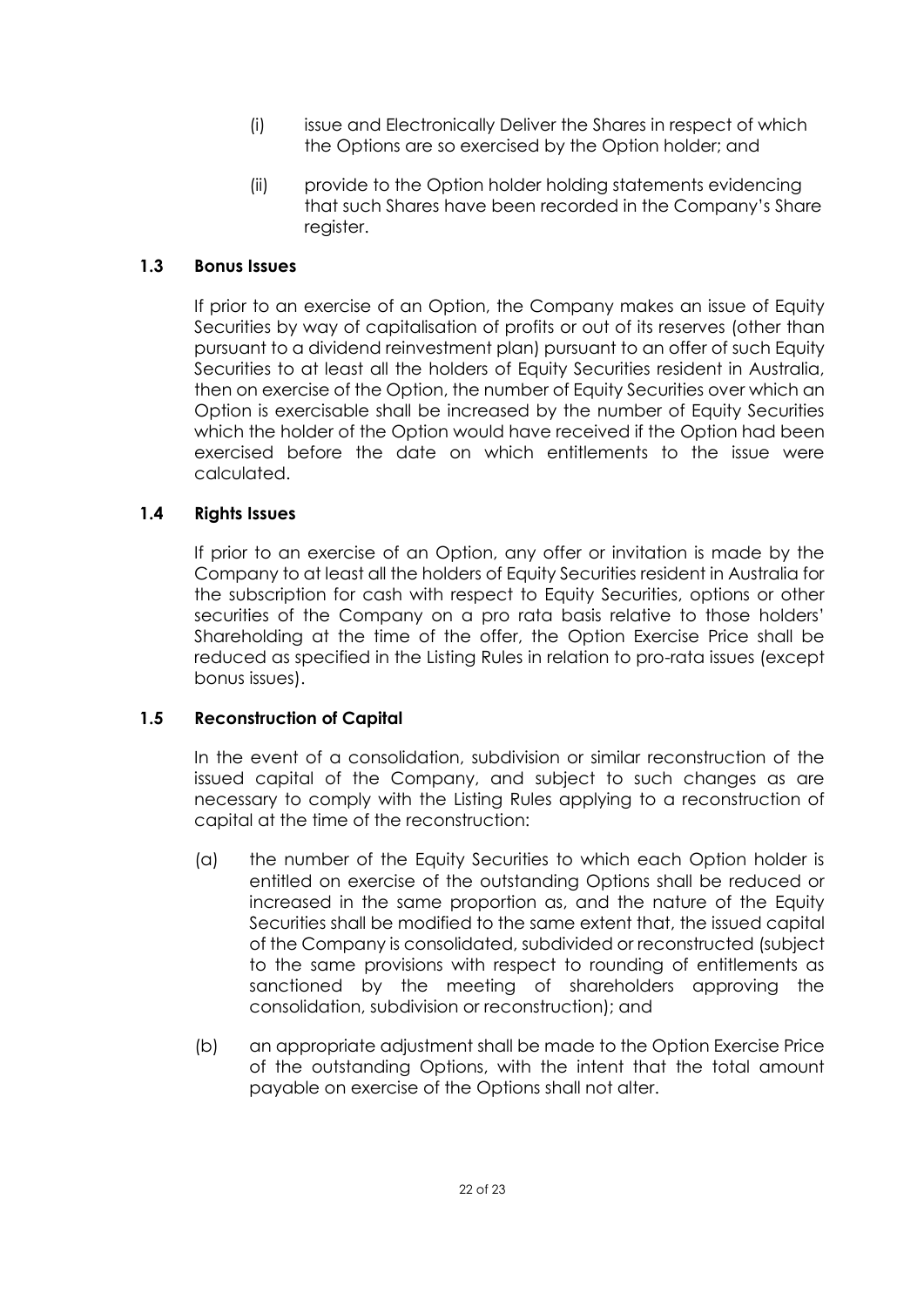#### **1.6 Cumulative Adjustments**

Full effect shall be given to the provisions of clauses [1.3](#page-21-0) to [1.5,](#page-21-1) as and when occasions of their application arise and in such manner that the effects of the successive applications of them are cumulative, the intention being that the adjustments they progressively effect will be such as to reflect, in relation to the Shares issuable on exercise of the Options outstanding, the adjustments which on the occasions in question are progressively effected in relation to Equity Securities already on issue.

#### **1.7 Notice of Adjustments**

Whenever the number of Shares over which an Option is exercisable, or the Option Exercise Price, is adjusted pursuant to this Agreement, the Company must give notice of the adjustment to all the Option holders, within three (3) Business Days.

#### **1.8 Rights Prior to Exercise**

Prior to its exercise, an Option does not confer a right on the Option holder to participate in a new issue of securities by the Company.

#### **1.9 Redemption**

The Options shall not be redeemable by the Company.

#### **1.10 Assignability and Transferability**

The Options shall be freely assignable and transferable, subject to the provisions of Chapter 6D of the Corporations Act and the applicable Law.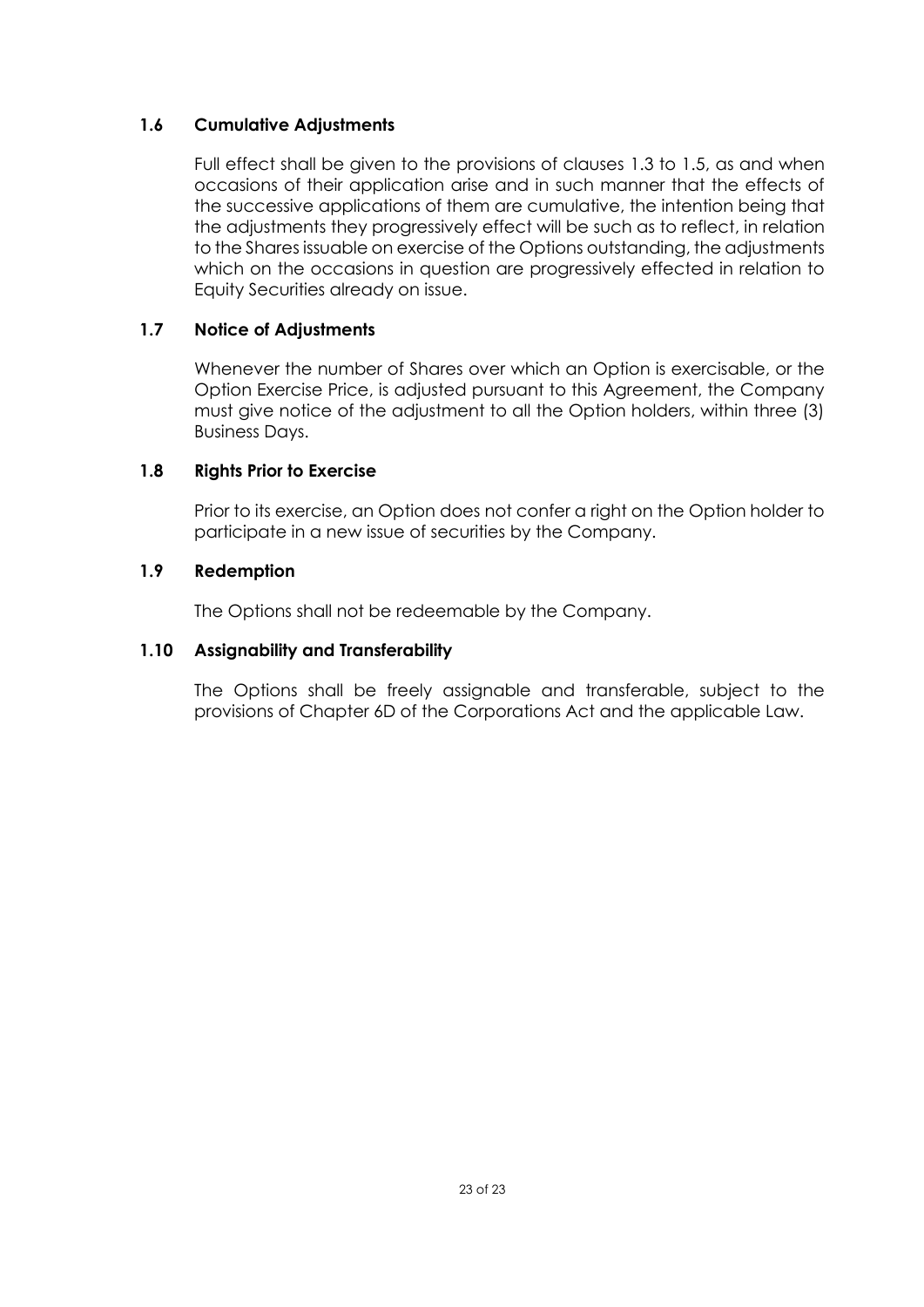

**All Correspondence to:**

| ⋈  | <b>By Mail</b> | Boardroom Pty Limited<br>GPO Box 3993<br>Sydney NSW 2001 Australia |
|----|----------------|--------------------------------------------------------------------|
| ā. | By Fax:        | +61 2 9290 9655                                                    |
| ᇦ  | Online:        | www.boardroomlimited.com.au                                        |
| 涵  |                | By Phone: (within Australia) 1300 737 760                          |
|    |                | (outside Australia) +61 2 9290 9600                                |

#### **YOUR VOTE IS IMPORTANT**

For your vote to be effective it must be recorded **before 11:00am (AEDT) on Monday 15 October 2018.** 

#### **EXECUTE ONLINE BY SMARTPHONE**

**STEP 1: VISIT** https://www.votingonline.com.au/domacomagm2018

**STEP 2: Enter your Postcode OR Country of Residence (if outside Australia)**

**STEP 3: Enter your Voting Access Code (VAC):**



. Scan QR Code using smartphone QR Reader App

### **TO VOTE BY COMPLETING THE PROXY FORM**

#### **STEP 1 APPOINTMENT OF PROXY**

Indicate who you want to appoint as your Proxy.

If you wish to appoint the Chair of the Meeting as your proxy, mark the box. If you wish to appoint someone other than the Chair of the Meeting as your proxy please write the full name of that individual or body corporate. If you leave this section blank, or your named proxy does not attend the meeting, the Chair of the Meeting will be your proxy. A proxy need not be a securityholder of the company. Do not write the name of the issuer company or the registered securityholder in the space.

#### **Appointment of a Second Proxy**

You are entitled to appoint up to two proxies to attend the meeting and vote. If you wish to appoint a second proxy, an additional Proxy Form may be obtained by contacting the company's securities registry or you may copy this form.

#### To appoint a second proxy you must:

(a) complete two Proxy Forms. On each Proxy Form state the percentage of your voting rights or the number of securities applicable to that form. If the appointments do not specify the percentage or number of votes that each proxy may exercise, each proxy may exercise half your votes. Fractions of votes will be disregarded.

(b) return both forms together in the same envelope.

#### **STEP 2 VOTING DIRECTIONS TO YOUR PROXY**

To direct your proxy how to vote, mark one of the boxes opposite each item of business. All your securities will be voted in accordance with such a direction unless you indicate only a portion of securities are to be voted on any item by inserting the percentage or number that you wish to vote in the appropriate box or boxes. If you do not mark any of the boxes on a given item, your proxy may vote as he or she chooses. If you mark more than one box on an item for all your securities your vote on that item will be invalid.

#### **Proxy which is a Body Corporate**

Where a body corporate is appointed as your proxy, the representative of that body corporate attending the meeting must have provided an "Appointment of Corporate Representative" prior to admission. An Appointment of Corporate Representative form can be obtained from the company's securities registry.

#### **STEP 3 SIGN THE FORM**

The form **must** be signed as follows:

**Individual:** This form is to be signed by the securityholder.

**Joint Holding**: where the holding is in more than one name, all the securityholders should sign.

**Power of Attorney:** to sign under a Power of Attorney, you must have already lodged it with the registry. Alternatively, attach a certified photocopy of the Power of Attorney to this form when you return it.

**Companies:** this form must be signed by a Director jointly with either another Director or a Company Secretary. Where the company has a Sole Director who is also the Sole Company Secretary, this form should be signed by that person. **Please indicate the office held by signing in the appropriate place.**

#### **STEP 4 LODGEMENT**

Proxy forms (and any Power of Attorney under which it is signed) must be received no later than 48 hours before the commencement of the meeting, therefore by **11:00am (AEDT) on Monday 15 October 2018.** Any Proxy Form received after that time will not be valid for the scheduled meeting.

**Proxy forms may be lodged using the enclosed Reply Paid Envelope or:**

| Online            | https://www.votingonline.com.au/domacomagm2018                                     |  |  |
|-------------------|------------------------------------------------------------------------------------|--|--|
| 昌<br>By Fax       | + 61 2 9290 9655                                                                   |  |  |
| $\bowtie$ By Mail | Boardroom Pty Limited<br>GPO Box 3993.<br>Sydney NSW 2001 Australia                |  |  |
| In Person         | Boardroom Pty Limited<br>Level 12, 225 George Street,<br>Sydney NSW 2000 Australia |  |  |

#### **Attending the Meeting**

If you wish to attend the meeting please bring this form with you to assist registration**.**